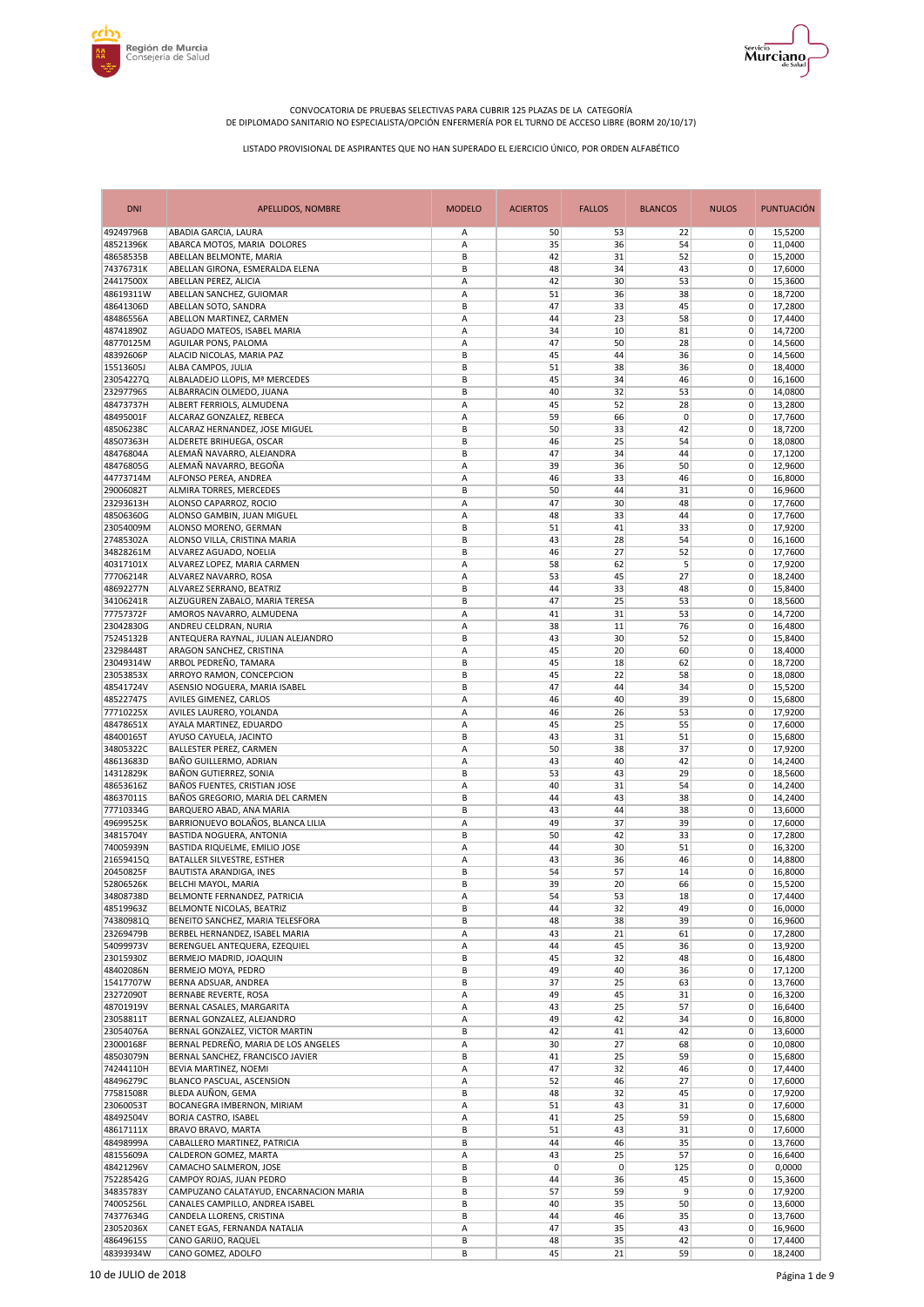



| <b>DNI</b>             | <b>APELLIDOS, NOMBRE</b>                                                  | <b>MODELO</b> | <b>ACIERTOS</b> | <b>FALLOS</b> | <b>BLANCOS</b> | <b>NULOS</b>               | <b>PUNTUACIÓN</b>  |
|------------------------|---------------------------------------------------------------------------|---------------|-----------------|---------------|----------------|----------------------------|--------------------|
| 48750443B              | CANO MARTINEZ, ANDREA                                                     | В             | 45              | 22            | 58             | $\overline{0}$             | 18,0800            |
| 48547621A              | CANO MARTINEZ, MIRIAM                                                     | B             | 48              | 40            | 37             | 0                          | 16,6400            |
| 77717781E<br>48478627D | CANO MIÑANO, MARIA JESUS<br>CANOVAS PEDREÑO, BEATRIZ                      | B<br>B        | 41<br>46        | 31<br>35      | 53<br>44       | 0<br>0                     | 14,7200            |
| 48398771D              | CANOVAS PRIETO, ANA PATRICIA                                              | B             | 45              | 40            | 40             | $\mathbf 0$                | 16,4800<br>15,2000 |
| 34832799N              | CANTERO JIMENEZ, SERGIO                                                   | B             | 45              | 23            | 57             | 0                          | 17,9200            |
| 48615903K              | CAÑAS NICOLAS, SONIA                                                      | B             | 46              | 28            | 51             | $\mathbf 0$                | 17,6000            |
| 23019916K              | CAÑAVATE NIETO, AIDA MARIA                                                | B             | 51              | 53            | 21             | $\mathbf 0$                | 16,0000            |
| 48611501N              | CAÑAVERAS MARTINEZ, PABLO                                                 | B             | 42              | 22            | 61             | 0                          | 16,6400            |
| 34834854C              | CAÑETE GOMEZ, SILVIA                                                      | B             | 55              | 51            | 19             | $\mathbf 0$                | 18,2400            |
| 34816288S              | CARAVACA MARTINEZ, SONIA                                                  | B             | 49              | 35            | 41             | $\mathbf 0$                | 17,9200            |
| 48495124S              | CARCELEN GARCIA, SOLEDAD                                                  | Α             | 48              | 36            | 41             | $\mathbf 0$                | 17,2800            |
| 48664244Q              | CARLES PEREZ, MARTA                                                       | B             | 47              | 25            | 53             | $\mathbf 0$                | 18,5600            |
| 48470985A              | CARPENA ORTEGA, MARIA EUGENIA                                             | А             | 47              | 36            | 42             | $\mathbf 0$                | 16,8000            |
| 72799839D              | CARRANZA VALDIVIELSO, CINTIA                                              | Α             | 45              | 22            | 58             | 0                          | 18,0800            |
| 48737292Q              | CARRASCO GABARRON, MARIA VICTORIA                                         | B             | 44              | 41            | 40             | 0                          | 14,5600            |
| 48431408D              | CARRASCO MARTINEZ, CARMEN                                                 | А             | 40              | 27            | 58             | 0                          | 14,8800            |
| 23280872L              | CARRASCO RODRIGUEZ, JUANA MARIA                                           | B             | 46              | 22            | 57             | 0                          | 18,5600            |
| 75719256J              | CARRETERO TORRES, MARIA DEL MAR                                           | B             | 44              | 17            | 64             | $\mathbf 0$                | 18,4000            |
| 75720565B              | CARRICONDO MIRAS, ALEJANDRO                                               | B             | 46              | 46            | 33             | 0                          | 14,7200            |
| 48507438R              | CARRILERO NAVARRO, ANA BELEN                                              | B             | 48              | 50            | 27             | 0                          | 15,0400            |
| 48614674B              | CARRION FERNANDEZ, MARIA                                                  | A             | 43              | 38            | 44             | $\mathbf 0$                | 14,5600            |
| 23314928N              | CARRION GALIANA, PATRICIA                                                 | А             | 46              | 21            | 58             | 0                          | 18,7200            |
| 48469647E              | CARRION HUESCA, ALBA                                                      | B             | 35              | 29            | 61             | $\mathbf 0$                | 12.1600            |
| 52803441H              | CASCALES CASTILLO, ENCARNACION                                            | А             | 45              | 44            | 36             | $\mathbf 0$                | 14,5600            |
| 48553700X              | CASES BAÑOS, PAULA                                                        | Α             | 46              | 24            | 55             | $\mathbf 0$                | 18,2400            |
| 45304568L              | CASTAÑOS ORTELLS, ALICIA                                                  | B             | 46              | 43            | 36             | $\mathbf 0$                | 15,2000            |
| 23270045W              | CASTELLAR GARCIA, MARIA DOLORES                                           | B             | 45              | 29            | 51             | 0                          | 16,9600            |
| 23282023C              | CASTELLON MILLAN, JUANA MARIA                                             | B             | 45              | 18            | 62             | $\mathbf 0$                | 18,7200            |
| 23051093X              | CASTILLEJOS SOTO, MIGUEL                                                  | B             | 49              | 34            | 42             | $\mathbf 0$                | 18,0800            |
| 27432670H              | CASTILLO RUBIO, MILAGROS                                                  | A             | 48              | 41            | 36             | $\mathbf 0$                | 16,4800            |
| 26753047E              | CATALA GUNA, MARIA                                                        | А             | 52              | 45            | 28             | $\mathbf 0$                | 17,7600            |
| 74739871Z              | CATENA RODRIGUEZ, ANA                                                     | Α             | 44              | 25            | 56             | 0                          | 17,1200            |
| 23254106W              | CAYUELA CRESPO, MACARENA E.                                               | B             | 36              | 28            | 61             | 0                          | 12,8000            |
| 48512645X              | CEBRIAN CASAS, JOSE LUIS                                                  | Α             | 48              | 55            | 22             | $\mathbf 0$                | 14,2400            |
| 35604421F              | CEBRIAN MOYA, AMPARO                                                      | Α             | 47              | 26            | 52             | $\mathbf 0$                | 18,4000            |
| 23051229P              | CEGARRA MELON, LAURA                                                      | В             | 39              | 28            | 58             | $\mathbf 0$                | 14,2400            |
| 23301633B              | CELDRAN CONESA, CLAUDIA                                                   | B             | 54              | 47            | 24             | $\mathbf 0$                | 18,4000            |
| 23014856K<br>22990548R | CELDRAN MELLADO, SONIA                                                    | А             | 48<br>47        | 41<br>43      | 36             | $\mathbf 0$<br>$\mathbf 0$ | 16,4800            |
| 48512681T              | CELDRAN ROSELL, MARIA JOSEFA<br>CERDA ORTIZ, PILAR                        | Α<br>B        | 33              | 26            | 35<br>66       | $\mathbf 0$                | 15,6800<br>11,6800 |
| 48655618S              | CERVANTES GALVEZ, ALBA MARIA                                              | B             | 43              | 23            | 59             | $\mathbf 0$                | 16,9600            |
| 34804403K              | CERVANTES PEREZ, MARIA DOLORES                                            | B             | 46              | 26            | 53             | 0                          | 17,9200            |
| 48551470B              | CHUMILLAS LIDON, JOSE LEOPOLDO                                            | B             | 47              | 29            | 49             | $\mathbf 0$                | 17,9200            |
| 33895648L              | CIFFONE GUTIERREZ, JUDITH                                                 | А             | 50              | 40            | 35             | 0                          | 17,6000            |
| 24351813B              | CLEMENTE GALLART, JORGE                                                   | Α             | 47              | 33            | 45             | $\mathbf 0$                | 17,2800            |
| 27478507Q              | COBO NAJAR, ANA MARIA                                                     | B             | 42              | 32            | 51             | $\mathbf 0$                | 15,0400            |
| 48499670F              | COLL MARTINEZ, ANA ISABEL                                                 | B             | 41              | 29            | 55             | 0                          | 15,0400            |
| 52819661T              | CONTRERAS LOPEZ, CONSOLACION                                              | Α             | 51              | 38            | 36             | 0                          | 18,4000            |
| 17483671Z              | CORRAL GARCIA, ADORACION                                                  | B             | 40              | 39            | 46             | $\mathbf 0$                | 12,9600            |
| 34830269N              | CORTES VERDU, MARIA TERESA                                                | Α             | 45              | 46            | 34             | $\mathbf 0$                | 14,2400            |
| 48507644T              | COUTO GUARDIOLA, FELICIDAD                                                | B             | 55              | 68            | $\overline{2}$ | 0                          | 15,5200            |
| 74234794V              | COVES GOMARIZ, JOSE LUIS                                                  | B             | 56              | 51            | 18             | $\mathbf 0$                | 18,7200            |
| 44275703J              | CRESPO MUÑOZ, MARIA DOLORES                                               | B             | 51              | 54            | 20             | 0                          | 15,8400            |
| 48684990Q              | CUENCA RODENAS, MARIA ESTELA                                              | А             | 51              | 36            | 38             | $\pmb{0}$                  | 18,7200            |
| 48620724N              | CULIAÑEZ RIVES, MARIA TERESA                                              | B             | 44              | 18            | 63             | $\overline{0}$             | 18,2400            |
| 23025457L              | CUTILLAS MARTINEZ, ARANZAZU ISABEL                                        | В             | 48              | 29            | 48             | 0                          | 18,4000            |
| 79101651M              | DE ANDRES ROMERO, MARIA REGINA                                            | B             | 44              | 26            | 55             | 0                          | 16,9600            |
| 23300809S              | DE JUAN SANCHEZ, BRENDA                                                   | А             | 51              | 37            | 37             | 0                          | 18,5600            |
| 22952536P              | DE LA CERDA LOPEZ, FATIMA                                                 | В             | 42              | 22            | 61             | 0                          | 16,6400            |
| 48741307Y              | DE MIGUEL JIMENEZ, LUIS                                                   | Α             | 48              | 32            | 45             | 0                          | 17,9200            |
| 48649272V              | DE PACO BIRLANGA, SARA                                                    | B             | 44              | 29            | 52             | $\overline{0}$             | 16,4800            |
| 48611572Z              | DE VICENTE MARTINEZ, MARIA                                                | Α             | 46              | 38            | 41             | 0                          | 16,0000            |
| 05461038X              | DELGADO CABRERA, JANY                                                     | Α             | 49              | 54            | 22             | 0                          | 14,8800            |
| 77339094F              | DELGADO CARRILLO, MARIA DOLORES                                           | Α             | 48              | 34            | 43             | $\mathbf 0$                | 17,6000            |
| 48541162F              | DELGADO DOMINGO, JUAN CARLOS                                              | В             | 50              | 48            | 27             | 0                          | 16,3200            |
| 27434152M              | DIAZ BALLESTA, MARIA ELENA                                                | Α             | 54              | 70            | $\mathbf{1}$   | 0                          | 14,7200            |
| 77519670X              | DIAZ CUENCA, ANTONIA MARIA                                                | В             | 51              | 47            | 27             | 0                          | 16,9600            |
| 34802367D              | EGEA BALANZA, JOSE JUAN                                                   | B             | 48              | 60            | 17             | 0                          | 13,4400            |
| 23049695S              | EGEA GARCIA, ANTONIO FERNANDO                                             | B             | 35              | 15            | 75             | 0                          | 14,4000            |
| 77718383A              | EGEA RODRIGUEZ, RAQUEL                                                    | Α             | 40              | 13            | 72             | 0                          | 17,1200            |
| 77718384G              | EGEA RODRIGUEZ, TANIA                                                     | B             | 42              | 11            | 72             | 0                          | 18,4000            |
| 74229444A              | ESCLAPEZ RODRIGUEZ, RUBEN                                                 | B             | 53              | 54            | 18             | $\overline{0}$             | 16,8000            |
| 48489691X              | ESCOBAR MATAS, CECILIA                                                    | В             | 41              | 49            | 35             | 0                          | 11,8400            |
| 34825706A              | ESCRIBANO MARTINEZ, DAVID                                                 | B             | 45              | 22            | 58             | 0                          | 18,0800            |
| 48621378E              | <b>ESCRIG SORIANO, ANA</b>                                                | Α             | 47              | 30            | 48             | $\overline{0}$             | 17,7600            |
| 48452628T<br>45592924R | ESPINOSA JURADO, JOSE MARIA<br>ESQUINAS RODRIGUEZ RODRIGUEZ, ISABEL MARIA | Α<br>А        | 37<br>47        | 16<br>40      | 72<br>38       | 0<br>0                     | 15,2000            |
| 22939733Q              | ESTEBAN MARTINEZ, MARIA DOLORES                                           |               |                 | 52            | 22             | $\overline{0}$             | 16,1600            |
| 48700787N              |                                                                           | Α             | 51              |               |                | 0                          | 16,1600            |
| 48638728F              | ESTEBAN SERRANO, MARIA VICTORIA<br>ESTEVE BERNABEU, MARIA VICTORIA        | Α<br>Α        | 39<br>45        | 43<br>22      | 43<br>58       | 0                          | 11,8400            |
| 48508529B              | FALGAS ROBLES, PATRICIA                                                   | В             | 46              | 30            | 49             | 0                          | 18,0800<br>17,2800 |
| 52022512P              | FEDORYK BARAN, OKSANA                                                     | Α             | 43              | 78            | 4              | 0                          | 8,1600             |
| 48650718Z              | FERNANDEZ CORREAS, DIEGO                                                  | Α             | 47              | 24            | 54             | $\overline{0}$             | 18,7200            |
|                        |                                                                           |               |                 |               |                |                            |                    |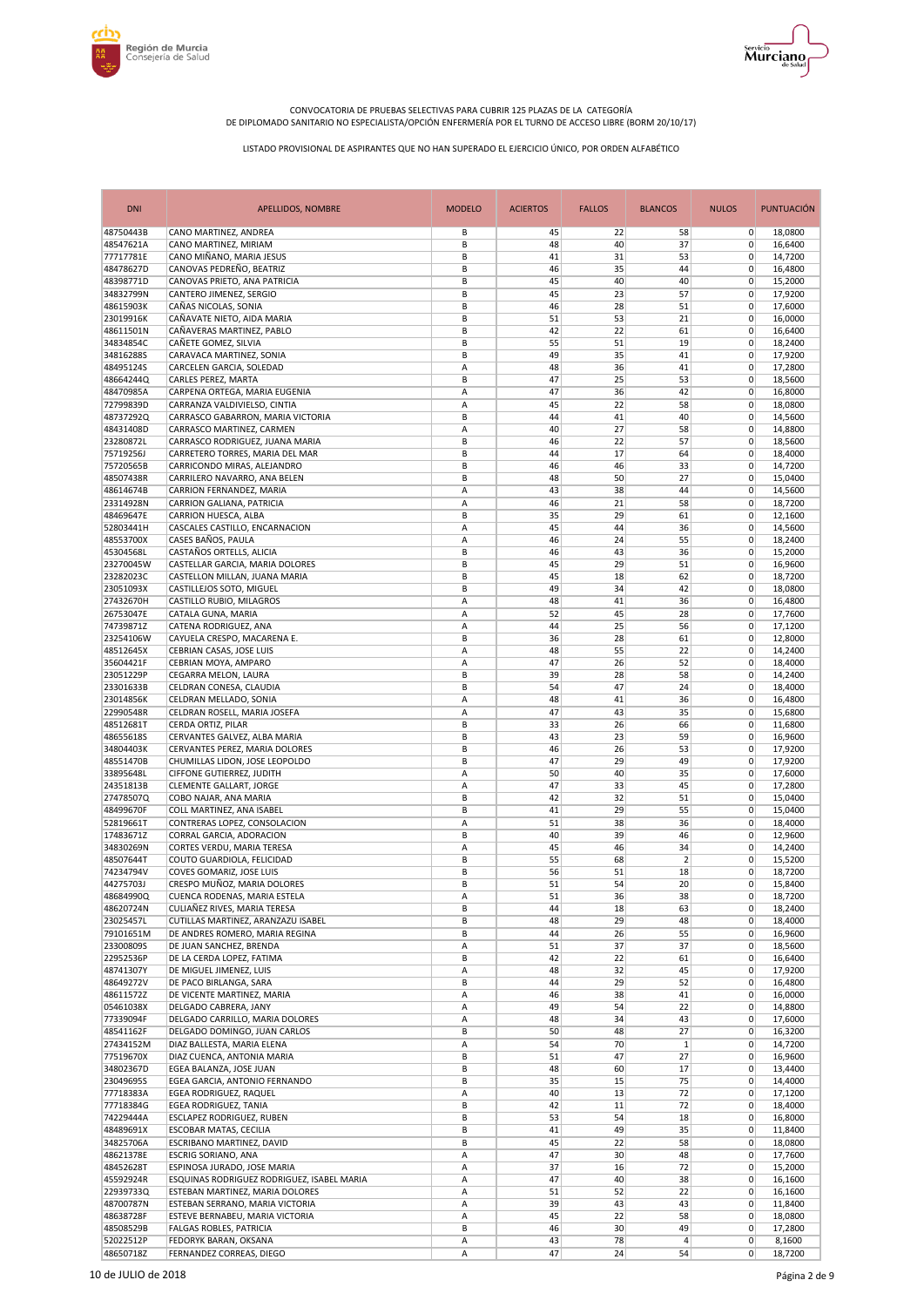



| <b>DNI</b>             | <b>APELLIDOS, NOMBRE</b>                                      | <b>MODELO</b> | <b>ACIERTOS</b> | <b>FALLOS</b> | <b>BLANCOS</b> | <b>NULOS</b>   | <b>PUNTUACIÓN</b>  |
|------------------------|---------------------------------------------------------------|---------------|-----------------|---------------|----------------|----------------|--------------------|
| 77719415T              | FERNANDEZ FERNANDEZ, JUANA MARIA                              | Α             | 38              | 16            | 71             | $\overline{0}$ | 15,6800            |
| 48657854C              | FERNANDEZ GUARDIOLA, MARTA                                    | B             | 52              | 46            | 27             | 0              | 17,6000            |
| 77520042Z              | FERNANDEZ JIMENEZ, ANA MARIA                                  | A             | 53              | 47            | 25             | $\mathbf 0$    | 17,9200            |
| 45602931A              | FERNANDEZ LOPEZ, ISABEL MARIA                                 | A             | 49              | 36            | 40             | 0              | 17,7600            |
| 75711534L              | FERNANDEZ MARTINEZ, ANA ISABEL                                | B             | 51              | 42            | 32             | 0              | 17,7600            |
| 23810998H              | FERNANDEZ MIÑARRO, SABINA                                     | B             | 52              | 39            | 34             | 0              | 18,7200            |
| 48434570C              | FERNANDEZ NICOLAS, CONCEPCION                                 | A             | 39              | 16            | 70             | 0              | 16,1600            |
| 34797265J              | FERNANDEZ NOGUERA, MARIA ISABEL                               | A             | 46              | 40            | 39             | 0              | 15,6800            |
| 23302925S              | FERNANDEZ PUERTA, ISABEL MARIA                                | A             | 38              | 25            | 62             | 0              | 14,2400            |
| 47075801E              | FERNANDEZ SANCHEZ, JUAN                                       | A             | 53              | 60            | 12             | 0              | 15,8400            |
| 21661277S              | FERNANDEZ SANCHEZ, MARIA DOLORES                              | Α             | 55              | 57            | 13             | 0              | 17,2800            |
| 23064080W              | FERNANDEZ SAURA, SONIA                                        | B             | 46              | 31            | 48             | 0              | 17,1200            |
| 45593372N              | FERNANDEZ SUAREZ, VICTORIA E.                                 | A             | 47              | 43            | 35             | 0              | 15,6800            |
| 48429019N              | FERNANDEZ TUDELA, MARIA TERESA                                | B             | 41              | 19            | 65             | $\mathbf 0$    | 16,6400            |
| 23310084K              | FERNANDEZ VALERO, GABRIELA                                    | A             | 39              | 9             | 77             | 0              | 17,2800            |
| 23052814Y              | FERNANDEZ-CARO SANCHEZ, JAVIER                                | B             | 60              | 65            | 0              | 0              | 18,4000            |
| 74195282L              | FERRANDEZ CAYUELAS, MARIA JOSE                                | A             | 48              | 51            | 26             | $\mathbf 0$    | 14,8800            |
| 23015658H              | FERRER MADRID, REBECA                                         | A             | 46              | 24            | 55             | 0              | 18,2400            |
| 21438082N              | FITOR TRIVES, JOSE FRANCISCO                                  | A             | 49              | 39            | 37             | 0              | 17,2800            |
| 47779016N              | FORTES MARTINEZ, RAQUEL                                       | A             | 52              | 47            | 26             | 0              | 17,4400            |
| 45768552R              | <b>FUENTES SOTO, ANDRES</b>                                   | B             | 40              | 52            | 33             | 0              | 10,8800            |
| 40351619M              | <b>GALI SOLE, LAIA</b>                                        | A             | 46              | 22            | 57             | $\mathbf 0$    | 18,5600            |
| 45561341C              | GALINDO MARTINEZ, JESUS ALBERTO                               | A             | 36              | 35            | 54             | 0              | 11,6800            |
| 48656174L              | GALINDO MARTINEZ, LAURA                                       | B             | 45              | 32            | 48             | 0              | 16,4800            |
| 23006806K              | <b>GALLEGO FERNANDEZ, JAVIER</b>                              | A             | 42              | 28            | 55             | 0              | 15,6800            |
| 48493185P<br>76017301R | <b>GALLEGO MARTINEZ, LUIS</b>                                 | A             | 40              | 34<br>38      | 51             | 0              | 13,7600            |
|                        | <b>GALLEGO ORTIZ, AGUSTIN</b>                                 | A             | 50              |               | 37             | 0              | 17,9200            |
| 77137004H              | <b>GALLO BOTIA, DANIELA</b>                                   | A             | 42<br>44        | 22<br>32      | 61<br>49       | 0              | 16,6400            |
| 48447596M<br>48648771E | GALLUR MONTOYA, PILAR                                         | A             |                 |               |                | 0              | 16,0000            |
|                        | GALVEZ MARTINEZ, ANTONIO LUIS                                 | B             | 43              | 25            | 57             | 0              | 16,6400            |
| 27464358N<br>44866661D | GAMARRA OLMEDO, CARMEN                                        | A             | 47              | 24            | 54             | 0              | 18,7200            |
|                        | GANCEDO HERRERO, ANA                                          | B             | 46              | 36            | 43             | 0              | 16,3200            |
| 74371452D              | GARBAYO VALERO, MARIA ASUNCION<br><b>GARCIA ALCARAZ, IBAN</b> | Α             | 41              | 52            | 32             | 0              | 11,3600            |
| 23015541Q              |                                                               | A<br>A        | 46              | 42<br>31      | 37             | 0              | 15,3600            |
| 23063393M              | GARCIA ALCAZAR, JUAN CARLOS                                   |               | 46              |               | 48             | 0              | 17,1200            |
| 43511209Q              | GARCIA BERMUDEZ, CARMEN MARIA                                 | B             | 45              | 28            | 52             | 0              | 17,1200            |
| 48480167P              | GARCIA CANOVAS, LAURA ISABEL                                  | B             | 45              | 29            | 51             | 0              | 16,9600            |
| 48513581A              | GARCIA GARCIA, MARIA DEL PILAR                                | B             | 45              | 28            | 52             | 0              | 17,1200            |
| 45911196E              | GARCIA GARGALLO, PAULA                                        | Α             | 45              | 22            | 58             | 0              | 18,0800            |
| 77836059B<br>48540598H | GARCIA GONZALEZ, MARIA JOSE<br>GARCIA HERRERO, ASENSIO        | A<br>A        | 50<br>46        | 39<br>34      | 36<br>45       | 0<br>0         | 17,7600<br>16,6400 |
| 52769359E              | GARCIA JIMENEZ, MONTSERRAT                                    | Α             | 54              | 49            | 22             | $\mathbf 0$    | 18,0800            |
| 23029262Y              | <b>GARCIA LLORET, DOLORES</b>                                 | B             | 52              | 49            | 24             | $\pmb{0}$      | 17,1200            |
| 25992494X              | GARCIA LOPEZ, FLORENTINA                                      | B             | 28              | 19            | 78             | 0              | 10,4000            |
| 48485835H              | GARCIA LORENTE, ANA                                           | B             | 47              | 39            | 39             | 0              | 16,3200            |
| 23293933Q              | GARCIA MARTINEZ DE MIGUEL, PALOMA                             | B             | 43              | 40            | 42             | $\pmb{0}$      | 14,2400            |
| 22971907J              | GARCIA MENDOZA, DOLORES                                       | B             | 39              | 37            | 49             | 0              | 12,8000            |
| 22731646X              | <b>GARCIA MIRETE, TOMASA</b>                                  | B             | 49              | 60            | 16             | 0              | 13,9200            |
| 23049760B              | GARCIA MONTES, CLARA MARIA                                    | A             | 39              | 36            | 50             | 0              | 12,9600            |
| 48697976F              | GARCIA MOYA, ANGELA                                           | B             | 54              | 51            | 20             | 0              | 17,7600            |
| 77713716M              | GARCIA <sup>9</sup> GUARDIOLA, SONIA                          | Α             | 44              | 24            | 57             | 0              | 17,2800            |
| 23307955P              | GARCIA OLCINA, ANDREA                                         | B             | 49              | 43            | 33             | 0              | 16,6400            |
| 48454854H              | <b>GARCIA PEREZ, MARIA</b>                                    | Α             | 45              | 30            | 50             | $\mathbf 0$    | 16,8000            |
| 03915832J              | GARCIA PUÑAL, LAURA                                           | Α             | 45              | 23            | 57             | $\overline{0}$ | 17.9200            |
| 48515711V              | GARCIA RIOS, MARIA ELENA                                      | В             | 39              | 34            | 52             | $\overline{0}$ | 13,2800            |
| 45603408C              | GARCIA ROBLES, MARIA                                          | Α             | 46              | 27            | 52             | 0              | 17,7600            |
| 48640183J              | GARCIA RODRIGUEZ, ESTEFANIA                                   | Α             | 45              | 19            | 61             | 0              | 18,5600            |
| 75249761V              | GARCIA ROMERO, ANA VANESA                                     | В             | 51              | 41            | 33             | 0              | 17,9200            |
| 20053561E              | <b>GARCIA ROMERO, HERIKA</b>                                  | B             | 47              | 43            | 35             | 0              | 15,6800            |
| 48653888X              | GARCIA SAEZ, ALBERTO                                          | B             | 44              | 27            | 54             | 0              | 16,8000            |
| 52776933Y              | GARCIA SALA, GLORIA ISABEL                                    | В             | 45              | 22            | 58             | 0              | 18,0800            |
| 48556453A              | <b>GARCIA TERRES, EDUARDO</b>                                 | Α             | 47              | 25            | 53             | 0              | 18,5600            |
| 23053780Y              | GARCIA TERUEL, ANA MARIA                                      | А             | 43              | 31            | 51             | 0              | 15,6800            |
| 74370220L              | <b>GARCIA TORRES, JESICA</b>                                  | Α             | 38              | 24            | 63             | 0              | 14,4000            |
| 23066038M              | <b>GARCIA TORRES, LAURA</b>                                   | Α             | 38              | 11            | 76             | 0              | 16,4800            |
| 48699349T              | GARRIDO CONEJERO, ANA                                         | Α             | 56              | 67            | $\overline{2}$ | 0              | 16,1600            |
| 48660516Z              | GARRIDO TORREGROSA, EMMA                                      | B             | 44              | 32            | 49             | 0              | 16,0000            |
| 48512904Q              | <b>GEA LORENTE, MARIA</b>                                     | E             | 36              | 41            | 48             | 0              | 10,7200            |
| 23264964G              | GEA RODRIGUEZ, ROSA MARIA                                     | Α             | 46              | 36            | 43             | 0              | 16,3200            |
| 23301360Z              | GIL ABRIL, ROSA MARIA                                         | Α             | 50              | 41            | 34             | 0              | 17,4400            |
| 48498767R              | GIL MARIN, JOSE ANTONIO                                       | Α             | 52              | 42            | 31             | 0              | 18,2400            |
| 23279961M              | GIMENEZ SANCHEZ, MARIA ISABEL                                 | Α             | 42              | 27            | 56             | 0              | 15,8400            |
| 48627171L              | GINERES PEREZ, SANDRA                                         | Α             | 45              | 38            | 42             | 0              | 15,5200            |
| 48446206H              | GOMARIZ VICENTE, PEDRO JOSE                                   | А             | 47              | 51            | 27             | 0              | 14,4000            |
| 23066027V              | GOMEZ BLAZQUEZ, AURORA Mª                                     | Α             | 39              | 32            | 54             | 0              | 13,6000            |
| 23251141G              | <b>GOMEZ MARTINEZ, INES</b>                                   | Α             | 51              | 42            | 32             | 0              | 17,7600            |
| 48517327T              | GOMEZ PEREZ, SILVIA                                           | B             | 47              | 43            | 35             | 0              | 15,6800            |
| 23277928L              | GOMEZ SANCHEZ, JOSE FRANCISCO                                 | Α             | 50              | 34            | 41             | 0              | 18,5600            |
| 48415252E              | GONGORA HERVAS, JUANA MARIA                                   | B             | 48              | 28            | 49             | 0              | 18,5600            |
| 34829295G              | GONZALEZ ARANDIGA, CRISTINA                                   | Α             | 36              | 11            | 78             | 0              | 15,5200            |
| 22989709J              | GONZALEZ BAÑOS, MARIA DEL PILAR                               | Α             | 47              | 43            | 35             | 0              | 15,6800            |
| 23284610P              | GONZALEZ CARRASCO, MARIA JOSE                                 | Α             | 52              | 48            | 25             | 0              | 17,2800            |
| 48513712L              | <b>GONZALEZ DIAZ, RAQUEL</b>                                  | В             | 39              | 34            | 52             | 0              | 13,2800            |
| 48524265S              | GONZALEZ JARA, VANESA                                         | Α             | 47              | 32            | 46             | 0              | 17,4400            |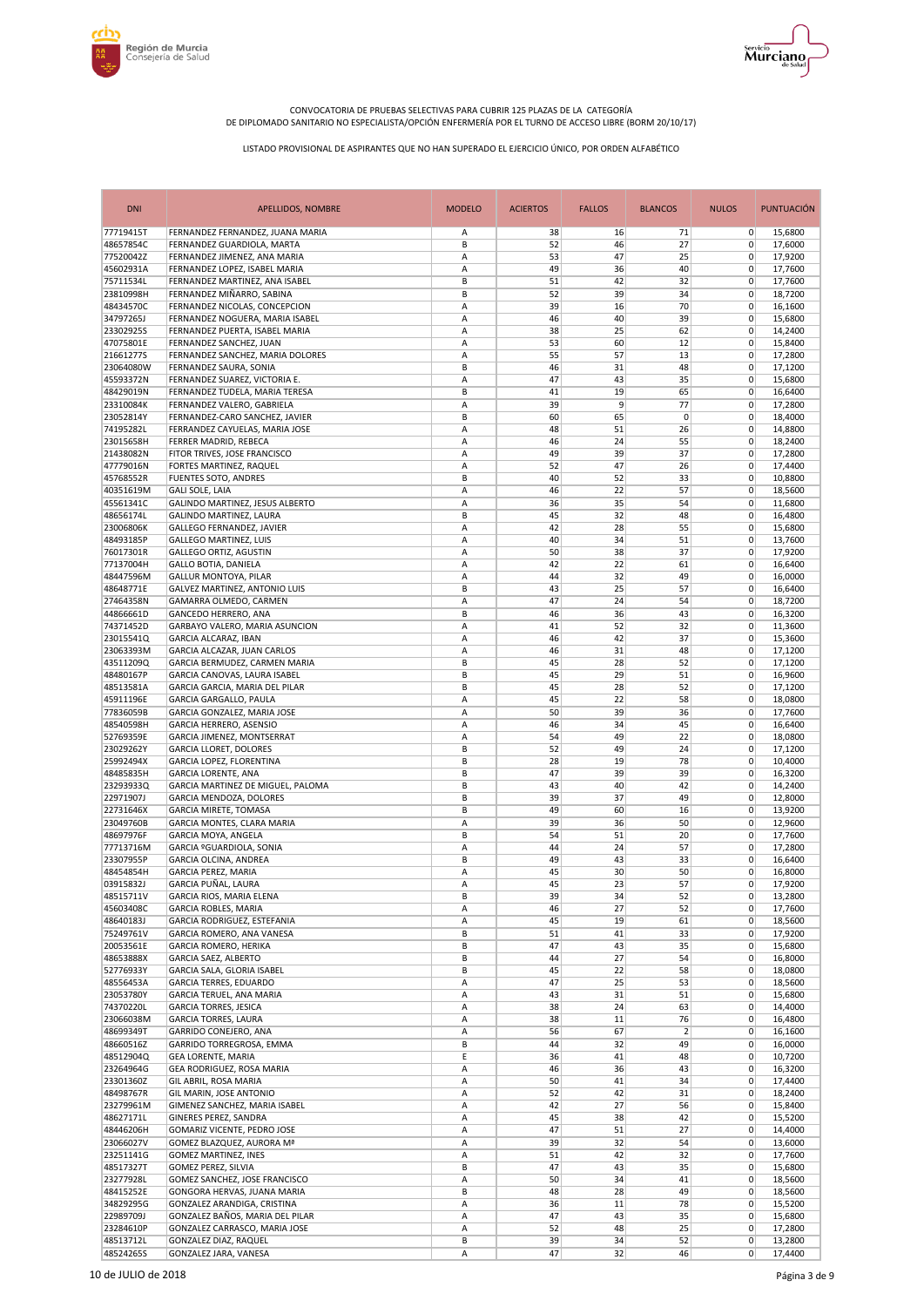



| <b>DNI</b>             | <b>APELLIDOS, NOMBRE</b>                                                   | <b>MODELO</b> | <b>ACIERTOS</b> | <b>FALLOS</b> | <b>BLANCOS</b> | <b>NULOS</b>               | PUNTUACIÓN         |
|------------------------|----------------------------------------------------------------------------|---------------|-----------------|---------------|----------------|----------------------------|--------------------|
| 53218459R              | GONZALEZ LLORENS, JUAN FERNANDO                                            | Α             | 46              | 32            | 47             | $\overline{0}$             | 16,9600            |
| 48659591D              | GONZALEZ MARTINEZ. ANA ISABEL                                              | B             | 46              | 35            | 44             | 0                          | 16.4800            |
| 34834902E<br>26547130R | GONZALEZ MARTINEZ, Mª ENCARNACION<br>GONZALEZ MIRANDA, ADELAYDA DEL CARMEN | Α<br>Α        | 46<br>36        | 42<br>24      | 37<br>65       | $\mathbf 0$<br>0           | 15,3600            |
| 48659675R              | GONZALEZ MORGA, PALOMA                                                     | B             | 53              | 43            | 29             | 0                          | 13,4400<br>18,5600 |
| 48648751W              | GONZALEZ SALINAS, LAURA                                                    | Α             | 41              | 22            | 62             | $\mathbf 0$                | 16,1600            |
| 47068034Y              | GONZALEZ VILLANUEVA, JUAN RAMON                                            | B             | 52              | 50            | 23             | 0                          | 16,9600            |
| 22998346W              | GONZALEZ-HONTORIA GONZALEZ, LAURA                                          | B             | 51              | 42            | 32             | $\mathbf 0$                | 17,7600            |
| 70904654R              | GORDO LOPEZ-CHAVES, LAURA                                                  | A             | 38              | 6             | 81             | $\mathbf 0$                | 17,2800            |
| 48496530H              | GRACIA RODENAS, MARIA DEL ROSARIO                                          | В             | 43              | 39            | 43             | 0                          | 14,4000            |
| 48639957V<br>48655856T | GRENIER ZARAGOZA, MELODY<br>GRIÑAN FRANCO, REBECA                          | Α<br>B        | 47<br>42        | 27<br>33      | 51<br>50       | $\mathbf 0$<br>$\mathbf 0$ | 18,2400<br>14,8800 |
| 23292734J              | GUEVARA PEREZ, MARIA DEL CARMEN                                            | Α             | 46              | 26            | 53             | $\mathbf 0$                | 17,9200            |
| 48430859N              | GUILLAMON MINNE, CRISTINA                                                  | B             | 44              | 20            | 61             | $\mathbf 0$                | 17,9200            |
| 48555856G              | GUILLEN ANDREU, ESMERALDA                                                  | B             | 60              | 65            | 0              | 0                          | 18,4000            |
| 23044192D              | GUILLEN BRANDO, MIRIAM                                                     | Α             | 46              | 35            | 44             | $\mathbf 0$                | 16,4800            |
| 48648279J              | <b>GUILLEN LOPEZ, MARIA</b>                                                | B             | 49              | 48            | 28             | $\mathbf 0$                | 15,8400            |
| 23062859T              | GUILLEN MARTINEZ, ROCIO                                                    | A             | 46              | 23            | 56             | 0                          | 18,4000            |
| 22979842J              | GUILLEN MELLADO, LIDIA                                                     | A<br>B        | 51              | 44<br>60      | 30             | $\mathbf 0$<br>$\mathbf 0$ | 17,4400            |
| 27474887F<br>77723191G | GUILLEN PEREZ, FRANCISCA<br>GUILLEN RIOS, VIRGINIA                         | Α             | 49<br>48        | 27            | 16<br>50       | $\mathbf 0$                | 13,9200<br>18,7200 |
| 48511491Y              | GUIRAO CANO, CARMEN MARIA                                                  | B             | 40              | 15            | 70             | $\mathbf 0$                | 16,8000            |
| 45900772V              | GUTIERREZ CANTON, JUAN FERNANDO                                            | Α             | 57              | 61            | 7              | $\mathbf 0$                | 17,6000            |
| 23302305Q              | GUTIERREZ SANCHEZ-OSORIO, BARBARA                                          | A             | 46              | 31            | 48             | 0                          | 17,1200            |
| 48487635R              | HERNANDEZ APARICIO, JORGE                                                  | B             | 47              | 30            | 48             | $\mathbf 0$                | 17,7600            |
| 48908967L              | HERNANDEZ BANDA, MARIA CINTA                                               | B             | 50              | 39            | 36             | 0                          | 17,7600            |
| 52817320M              | HERNANDEZ GARCIA, MARIA JOSE                                               | B             | 49              | 37            | 39             | 0                          | 17,6000            |
| 77840903W              | HERNANDEZ HERNANDEZ, MARIA JOSE                                            | B             | 57              | 64            | 4              | $\mathbf 0$                | 17,1200            |
| 48390473Z<br>23014765E | HERNANDEZ MUNUERA, EVA                                                     | B             | 51              | 45            | 29             | 0<br>$\mathbf 0$           | 17,2800            |
| 34836240A              | HERNANDEZ OJADOS, FULGENCIA<br>HERNANDEZ PEREZ, VERONICA                   | B<br>A        | 49<br>45        | 34<br>29      | 42<br>51       | $\mathbf 0$                | 18,0800<br>16,9600 |
| 15484746L              | HERNANDEZ SANCHEZ, MARIA PIEDAD                                            | B             | 40              | 23            | 62             | 0                          | 15,5200            |
| 47447787Y              | HERRAEZ CASTILLO, ISABEL                                                   | Α             | 46              | 23            | 56             | $\mathbf 0$                | 18,4000            |
| 48610390M              | HIDALGO RAMIREZ, CRISTINA                                                  | А             | 41              | 40            | 44             | $\mathbf 0$                | 13,2800            |
| X4693495T              | HRISTOVA KOSTOVA, PETYA                                                    | Α             | 44              | 32            | 49             | 0                          | 16,0000            |
| 48401379H              | HURTADO CARCELES, ANA                                                      | B             | 45              | 35            | 45             | $\mathbf 0$                | 16,0000            |
| 48737549C              | HURTADO HERNANDEZ, CAROLINA                                                | B             | 41              | 23            | 61             | $\mathbf 0$                | 16,0000            |
| 54104067V              | <b>IGLESIAS JUAREZ, DAVINIA</b>                                            | Α             | 48              | 77            | 0              | $\mathbf 0$                | 10,7200            |
| X6614462F              | ILINESCU, CARMEN GEORGETA                                                  | Α<br>B        | 42<br>40        | 68<br>32      | 15             | 0                          | 9,2800             |
| 48446601E<br>23005589T | ILLAN VIDAL, DAVID<br>INGLES VIÑAS, JOSE JAVIER                            | Α             | 49              | 32            | 53<br>44       | $\mathbf 0$<br>$\mathbf 0$ | 14,0800<br>18,4000 |
| 30833159A              | IZQUIERDO ALMIRON, ENCARNACION                                             | Α             | 53              | 44            | 28             | $\mathbf 0$                | 18,4000            |
| 48494962Z              | IZQUIERDO BALLESTA, LAURA                                                  | B             | 51              | 37            | 37             | 0                          | 18,5600            |
| 77713319E              | JAEN CASSINELLO, CONCEPCION                                                | Α             | 45              | 28            | 52             | $\mathbf 0$                | 17,1200            |
| 47445851W              | JARA GUTIERREZ, YAIZA MARIA                                                | B             | 46              | 53            | 26             | $\mathbf 0$                | 13,6000            |
| 48850545V              | JARABO CORTELL, DESIREE                                                    | А             | 55              | 58            | 12             | 0                          | 17,1200            |
| 48646862E              | JIMENEZ CARRION, MARIA DEL CARMEN                                          | B             | 54              | 51            | 20             | $\mathbf 0$                | 17,7600            |
| 23020225P<br>34790234C | JIMENEZ GARCIA, ISABEL MARIA<br>JIMENEZ GONZALEZ, FUENSANTA                | B<br>B        | 49<br>54        | 33<br>50      | 43<br>21       | $\mathbf 0$<br>0           | 18,2400<br>17,9200 |
| 48613713Q              | JIMENEZ HERNANDEZ, LOURDES MARIA                                           | B             | 42              | 36            | 47             | 0                          | 14,4000            |
| 23065719P              | JIMENEZ MARTINEZ, ALFONSO JAVIER                                           | B             | 47              | 25            | 53             | 0                          | 18,5600            |
| 34824935Z              | JIMENEZ MORENO, GEMA                                                       | Α             | 44              | 27            | 54             | 0                          | 16,8000            |
| 48649808R              | JIMENEZ OLIVARES, SILVIA                                                   | A             | 47              | 33            | 45             | $\mathbf 0$                | 17,2800            |
| 48848471J              | JIMENEZ SANCHEZ, ANA JESUS                                                 | Α             | 46              | 42            | 37             | $\overline{0}$             | 15,3600            |
| 23275923S              | JODAR MARTINEZ, GEMMA ROSA                                                 | Α             | 45              | 43            | 37             | $\overline{0}$             | 14,7200            |
| 74432892Q              | JORDAN CARRASCO, GREGORIA                                                  | Α             | 45              | 22            | 58             | 0                          | 18,0800            |
| 27446230P              | LACARCEL RODRIGUEZ, FRANCISCO<br>LAGO GARCIA, BEATRIZ                      | А             | 50              | 36            | 39             | 0                          | 18,2400            |
| 23063914C<br>48488376Y | LAJARA RUIZ, INMACULADA                                                    | Α<br>Α        | 43<br>53        | 24<br>47      | 58<br>25       | 0<br>0                     | 16,8000<br>17,9200 |
| 25172463K              | LANGA MADURGA, NOEMI                                                       | Α             | 49              | 37            | 39             | 0                          | 17,6000            |
| 48397167S              | LAO YEPES, NOEMI                                                           | Α             | 39              | 33            | 53             | 0                          | 13,4400            |
| 48747756S              | LARA PROAÑO, MIRIAN JANETH                                                 | B             | 55              | 53            | 17             | $\mathbf 0$                | 17,9200            |
| 23002142A              | LARIOS ADORNA, ANA                                                         | Α             | 45              | 37            | 43             | $\overline{0}$             | 15,6800            |
| 48448755Z              | LARROSA HERNANDEZ, CONSTANZA                                               | Α             | 41              | 6             | 78             | 0                          | 18,7200            |
| 44773735A              | LATORRE JUAN, RAMON                                                        | Α             | 56              | 51            | 18             | 0                          | 18,7200            |
| 48640112B              | LIDON NAVARRO, LORENA                                                      | Α             | 43              | 32            | 50             | 0                          | 15,5200            |
| 73995937S<br>79219190Z | LILLO RUANO, MARIA BELEN<br>LINARES TORRALVO, DAVID                        | В             | 34              | 18<br>43      | 73<br>41       | $\mathbf 0$                | 13,4400            |
| 48544082Y              | LISON ALMAGRO, MARAVILLAS                                                  | Α<br>Α        | 41<br>50        | 52            | 23             | 0<br>0                     | 12,8000<br>15,6800 |
| 23017981H              | LLAMAS ESPALLARDO, RAQUEL                                                  | Α             | 52              | 43            | 30             | $\mathbf 0$                | 18,0800            |
| 48706765X              | LLOVERA PUJALTE, LOURDES                                                   | Α             | 42              | 36            | 47             | 0                          | 14,4000            |
| 48390531A              | LOPEZ ALES, MIRIAM                                                         | Α             | 53              | 42            | 30             | 0                          | 18,7200            |
| 48304007M              | LOPEZ ARTIGAS, ANGEL DARIO                                                 | В             | 53              | 53            | 19             | 0                          | 16,9600            |
| 34817672L              | LOPEZ CARCELES, RAUL                                                       | В             | 51              | 36            | 38             | $\mathbf 0$                | 18,7200            |
| 48478803R              | LOPEZ DEL AMOR, ANTONIA MARIA                                              | В             | 45              | 34            | 46             | 0                          | 16,1600            |
| 48496004K              | LOPEZ FERNANDEZ, ALICIA                                                    | Α             | 44              | 41            | 40             | 0                          | 14,5600            |
| 48496768A              | LOPEZ GAMBIN, BIBIANA                                                      | Α             | 51              | 40            | 34             | 0                          | 18,0800            |
| 44652689Y<br>48697193Y | LOPEZ GARCIA DE LA CHICA, LAURA<br>LOPEZ GARCIA, CARMEN                    | Α<br>Α        | 47<br>41        | 42<br>28      | 36<br>56       | 0<br>0                     | 15,8400<br>15,2000 |
| 77837810Z              | LOPEZ GOMEZ, JUAN LUIS                                                     | В             | 42              | 26            | 57             | 0                          | 16,0000            |
| 48508686F              | LOPEZ HURTADO, VICENTE                                                     | B             | 46              | 23            | 56             | 0                          | 18,4000            |
| 75119695Q              | LOPEZ JIMENEZ, MARIA                                                       | B             | 47              | 37            | 41             | 0                          | 16,6400            |
| 23270671F              | LOPEZ LOPEZ, ANA                                                           | В             | 48              | 34            | 43             | 0                          | 17,6000            |
| 27478290Y              | LOPEZ LOPEZ, MARIA                                                         | В             | 46              | 26            | 53             | $\mathbf 0$                | 17,9200            |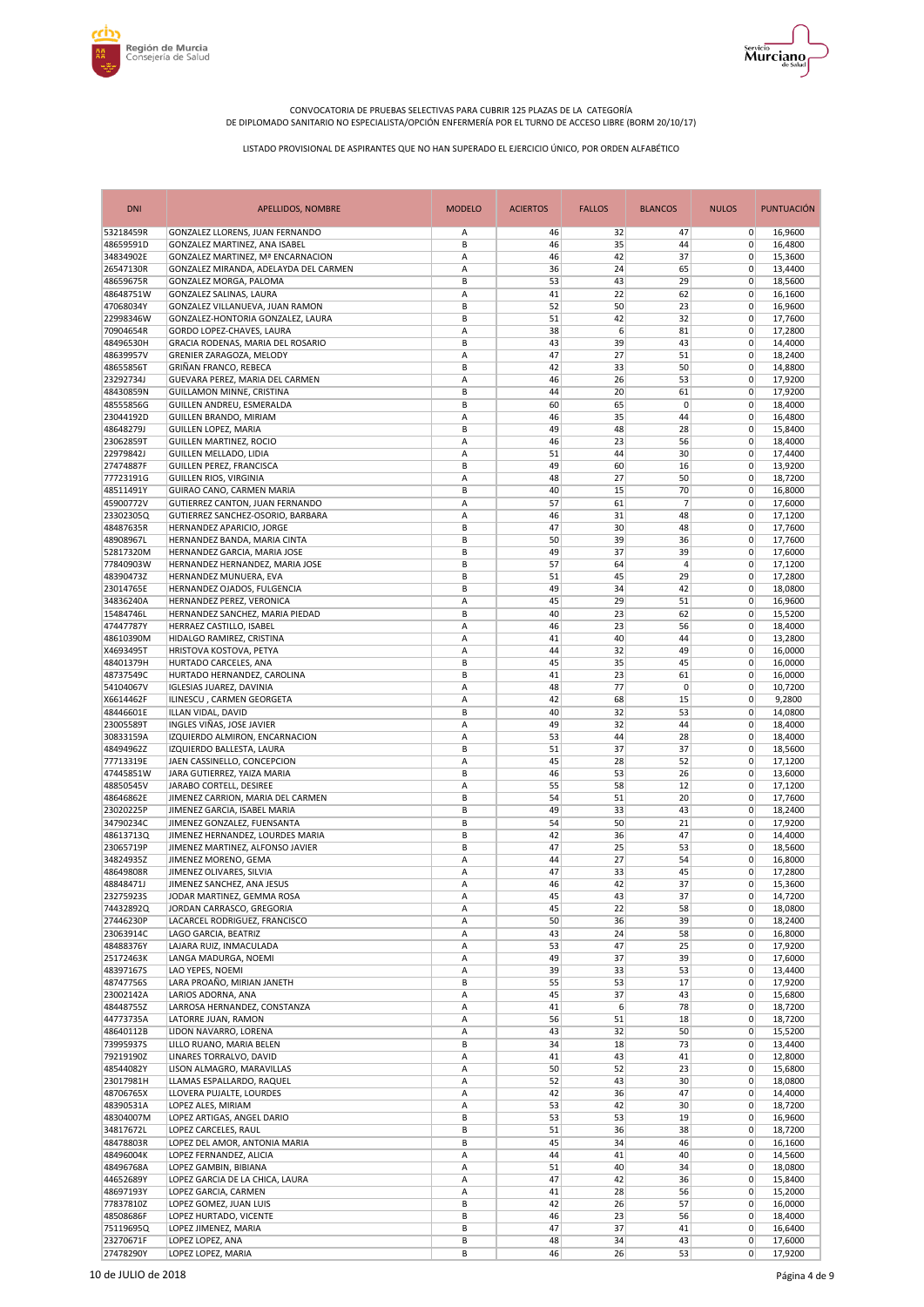



| <b>DNI</b>             | <b>APELLIDOS, NOMBRE</b>                                       | <b>MODELO</b> | <b>ACIERTOS</b> | <b>FALLOS</b> | <b>BLANCOS</b> | <b>NULOS</b>               | <b>PUNTUACIÓN</b>  |
|------------------------|----------------------------------------------------------------|---------------|-----------------|---------------|----------------|----------------------------|--------------------|
| 77713185A              | LOPEZ LOPEZ, MARIANA                                           | В             | 51              | 38            | 36             | $\overline{0}$             | 18,4000            |
| 23257100Y              | LOPEZ MARTINEZ, FRANCISCA                                      | Α             | 44              | 25            | 56             | 0                          | 17.1200            |
| 77759828W<br>23283489Z | LOPEZ MARTINEZ, MARIA<br>LOPEZ MARTINEZ, MARIA JOSE            | Α<br>Α        | 46<br>53        | 48<br>54      | 31<br>18       | $\mathbf 0$<br>0           | 14,4000<br>16,8000 |
| 29015509C              | LOPEZ MEDINA, PATRICIA                                         | Α             | 30              | 13            | 82             | 0                          | 12,3200            |
| 22994899M              | LOPEZ MORATA, ISABEL MARIA                                     | Α             | 42              | 23            | 60             | 0                          | 16,4800            |
| 77706066Z              | LOPEZ MORENO, MARIA VICTORIA                                   | B             | 50              | 46            | 29             | 0                          | 16,6400            |
| 48394216P              | LOPEZ NICOLAS, Mª JOSE                                         | B             | 50              | 45            | 30             | 0                          | 16,8000            |
| 48498189K              | LOPEZ ORTEGA, NOEMI                                            | B             | 32              | 13            | 80             | $\mathbf 0$                | 13,2800            |
| 47459148M<br>48504960F | LOPEZ PEREZ, ANA BELEN<br>LOPEZ PINA, MARIA FRANCISCA          | B<br>B        | 47<br>51        | 25<br>43      | 53<br>31       | $\mathbf 0$<br>$\mathbf 0$ | 18,5600<br>17,6000 |
| 20083722F              | LOPEZ RIVES, TAMARA BIENVENIDA                                 | A             | 46              | 29            | 50             | $\mathbf 0$                | 17,4400            |
| 44399959T              | LOPEZ ROBLEDO, BEATRIZ                                         | B             | 51              | 41            | 33             | 0                          | 17,9200            |
| 26219255Z              | LOPEZ RODRIGO, MARIA ISABEL                                    | А             | 45              | 28            | 52             | $\mathbf 0$                | 17,1200            |
| 48426717X              | LOPEZ ROLDAN, PATRICIA                                         | B             | 42              | 26            | 57             | $\mathbf 0$                | 16,0000            |
| 23029119R              | LOPEZ SANCHEZ, PIEDAD                                          | B             | 43              | 28            | 54             | 0                          | 16,1600            |
| 48662714G<br>48749936X | LOPEZ VIGUERAS, MARIA DOLORES                                  | B<br>B        | 44<br>49        | 31<br>43      | 50<br>33       | $\mathbf 0$<br>0           | 16,1600            |
| 48631108T              | LORCA PARRA, CRISTINA<br>LORENTE FRANCO, LORENA                | Α             | 45              | 28            | 52             | $\mathbf 0$                | 16,6400<br>17,1200 |
| 34812770Q              | LORENTE GARCIA, RAQUEL                                         | А             | 44              | 27            | 54             | $\mathbf 0$                | 16,8000            |
| 44907877D              | LORENZO CANO, ESTHER                                           | Α             | 47              | 27            | 51             | 0                          | 18,2400            |
| 23259695W              | LOSANA PEREA, SONIA                                            | B             | 48              | 30            | 47             | $\mathbf 0$                | 18,2400            |
| 21976492S              | LOZANO COSTAS, SALVADOR                                        | B             | 37              | 53            | 35             | $\mathbf 0$                | 9,2800             |
| 48558059E              | LOZANO PARRA, LORENA                                           | B             | 48              | 37            | 40             | 0                          | 17,1200            |
| 52819561S<br>48552016M | LUCAS GARCIA, MARIA<br>LUCAS GUIRAO, ARACELI                   | B<br>B        | 45<br>45        | 22<br>37      | 58<br>43       | $\mathbf 0$<br>$\mathbf 0$ | 18,0800<br>15,6800 |
| 77713026M              | LUCAS MARTINEZ, CONCEPCION                                     | Α             | 44              | 39            | 42             | 0                          | 14,8800            |
| 48500779N              | LUQUE CHACON, MARIA DOLORES                                    | A             | 46              | 33            | 46             | $\mathbf 0$                | 16,8000            |
| 23015046G              | MADRID GARRIDO, JULIA                                          | B             | 53              | 60            | 11             | $\mathbf{1}$               | 15,8400            |
| 23037651T              | MADRID MENDOZA, MARIA ISABEL                                   | Α             | 50              | 35            | 40             | $\mathbf 0$                | 18,4000            |
| 75215940Y              | MALDONADO JIMENEZ, MARIA DOLORES                               | A             | 46              | 25            | 54             | $\mathbf 0$                | 18,0800            |
| 485012195              | MARCO GONZALEZ, JULIA                                          | А             | 48              | 40            | 37             | 0                          | 16,6400            |
| 52825522L<br>23015991Y | MARIN ABELLAN, MARIA JOSEFA                                    | B<br>A        | 40<br>41        | 25<br>20      | 60<br>64       | 0<br>$\mathbf 0$           | 15,2000<br>16,4800 |
| 77707646F              | MARIN CONESA, MARIA<br>MARIN GARCIA, ANA ROSA                  | Α             | 45              | 45            | 35             | 0                          | 14,4000            |
| 23065811P              | MARIN GOMEZ, SANDRA                                            | Α             | 37              | 32            | 56             | $\mathbf 0$                | 12,6400            |
| 23000092T              | MARIN HERNANDEZ, FRANCISCA                                     | A             | 47              | 45            | 33             | $\mathbf 0$                | 15,3600            |
| 24190521H              | MARIN MARTOS, ANA                                              | Α             | 45              | 34            | 46             | $\mathbf 0$                | 16,1600            |
| 23049744H              | MARIN OJADOS, SERGIO ELOY                                      | B             | 51              | 44            | 30             | $\mathbf 0$                | 17,4400            |
| 44555207K              | MARTIN DE ROJAS, MACARENA                                      | A             | 48              | 32            | 45             | $\mathbf 0$                | 17,9200            |
| 23238288P<br>48480134K | MARTINEZ ANGEL, ISABEL<br>MARTINEZ BELTRAN, LORENA             | B<br>A        | 37<br>52        | 15<br>51      | 73<br>22       | 0<br>$\mathbf 0$           | 15,3600<br>16,8000 |
| 48491732G              | MARTINEZ BERNABE, INMACULADA                                   | B             | 52              | 40            | 33             | $\mathbf 0$                | 18,5600            |
| 34834706X              | MARTINEZ CABALLERO, MARIA JOSE                                 | B             | 49              | 37            | 39             | 0                          | 17,6000            |
| 74374877F              | MARTINEZ CANDELA, ANDREA                                       | B             | 47              | 35            | 43             | $\mathbf 0$                | 16,9600            |
| 34820697P              | MARTINEZ CANOVAS, JOSE ANTONIO                                 | A             | 40              | 31            | 54             | 0                          | 14,2400            |
| 48695519B              | MARTINEZ CAPDEVILA, MARTA                                      | B             | 59              | 60            | 6              | $\mathbf 0$                | 18,7200            |
| 09026831K<br>48517883G | MARTINEZ CARBONELL, FLORENCIO                                  | Α             | 43              | 38<br>39      | 44             | $\mathbf 0$                | 14,5600            |
| 34815232V              | MARTINEZ CARCEL, CARLOS<br>MARTINEZ CRESPO, JULIA              | B<br>Α        | 48<br>47        | 43            | 38<br>35       | $\mathbf 0$<br>0           | 16,8000<br>15,6800 |
| 23269447W              | MARTINEZ CUADRADO, JUSTA                                       | Α             | 55              | 53            | 17             | $\mathbf 0$                | 17,9200            |
| 48515236W              | MARTINEZ FERNANDEZ, Mª DOLORES                                 | B             | 45              | 22            | 58             | 0                          | 18,0800            |
| 77722557Z              | MARTINEZ FERNANDEZ, MARTA                                      | A             | 42              | 31            | 52             | $\mathbf 0$                | 15,2000            |
| 48399260S              | MARTINEZ GALVEZ, ANTONIA                                       | Α             | 45              | 43            | 37             | $\overline{0}$             | 14,7200            |
| 77724109W              | MARTINEZ GARCIA, NESTOR ALFONSO                                | Α             | 47              | 30            | 48             | $\mathbf{0}$               | 17,7600            |
| 23275079E<br>48517520D | MARTINEZ GIMENEZ, CONCEPCION<br>MARTINEZ GIMENEZ, DANIEL GINES | Α<br>Α        | 53<br>41        | 42<br>26      | 30<br>58       | 0<br>0                     | 18,7200<br>15,5200 |
| 48431793A              | MARTINEZ GOMEZ, FRANCISCA JOSEFA                               | Α             | 47              | 31            | 47             | $\mathbf 0$                | 17,6000            |
| 77724236Z              | MARTINEZ GUTIERREZ, PATRICIA                                   | B             | 49              | 43            | 33             | 0                          | 16,6400            |
| 34822152Z              | MARTINEZ HERNANDEZ, RAQUEL                                     | В             | 50              | 46            | 29             | 0                          | 16,6400            |
| 48502023Z              | MARTINEZ HONGUERO, LAURA                                       | В             | 47              | 43            | 35             | 0                          | 15,6800            |
| 48648158F              | MARTINEZ LOPEZ, RUBEN                                          | Α             | 49              | 33            | 43             | 0                          | 18,2400            |
| 52815515V<br>27483661H | MARTINEZ MARTINEZ, CONSOLACION                                 | B             | 46              | 21            | 58             | 0<br>$\overline{2}$        | 18,7200            |
| 48394321K              | MARTINEZ MARTINEZ, MARIA DOLORES<br>MARTINEZ MARTINEZ, NURIA   | B<br>Α        | 44<br>47        | 41<br>32      | 38<br>46       | 0                          | 14,5600<br>17,4400 |
| 74384797Z              | MARTINEZ MAS, SOFIA                                            | В             | 46              | 32            | 47             | 0                          | 16,9600            |
| 48636638X              | MARTINEZ MELUL, LAURA                                          | B             | 52              | 40            | 33             | 0                          | 18,5600            |
| 23293109C              | MARTINEZ MOLINA, ALBA                                          | Α             | 31              | 30            | 64             | 0                          | 10,0800            |
| 48658397B              | MARTINEZ MORENO, CARMEN MARIA                                  | Α             | 48              | 33            | 44             | $\mathbf 0$                | 17,7600            |
| 48490206L              | MARTINEZ MUÑOZ, ASCENSION                                      | Α             | 45              | 27            | 53             | 0                          | 17,2800            |
| 52777289V<br>23306439X | MARTINEZ MURCIA, MARIA JOSE                                    | B<br>В        | 56              | 57            | 12             | 0<br>$\mathbf 0$           | 17,7600            |
| 22988471V              | MARTINEZ NAVAS, LEONOR<br>MARTINEZ NIETO, FLORENTINA           | Α             | 33<br>45        | 22<br>62      | 70<br>18       | 0                          | 12,3200<br>11,6800 |
| 22997884T              | MARTINEZ PAYAN, EVA Mª                                         | Α             | 46              | 35            | 44             | $\mathbf 0$                | 16,4800            |
| 23017449S              | MARTINEZ PAYAN, Mª JOSE                                        | B             | 43              | 19            | 63             | 0                          | 17,6000            |
| 48610740X              | MARTINEZ PEÑALVER, CRISTINA                                    | Α             | 41              | 27            | 57             | 0                          | 15,3600            |
| 48401124Q              | MARTINEZ PEREZ, LORENA                                         | B             | 52              | 43            | 30             | 0                          | 18,0800            |
| 23298433P              | MARTINEZ RODRIGUEZ, DESIREE                                    | В             | 43              | 40            | 42             | 0                          | 14,2400            |
| 51254148M              | MARTINEZ SAN JOSE, NERELY                                      | Α             | 49              | 45            | 31             | 0                          | 16,3200            |
| 20083063S<br>77758851Z | MARTINEZ TENZA, DAVID<br>MARTINEZ VERA, MATILDE                | B<br>Α        | 49<br>49        | 31<br>33      | 45<br>43       | 0<br>0                     | 18,5600<br>18,2400 |
| 77571343W              | MARTINEZ VILLA, SOFIA                                          | Α             | 43              | 20            | 62             | 0                          | 17,4400            |
| 48501141Y              | MARTINEZ-LAGE AZORIN, JOSE AGUSTIN                             | В             | 43              | 24            | 58             | 0                          | 16,8000            |
| 02674917V              | MARTIN-PALOMINO SAHAGUN, MARIA                                 | Α             | 53              | 51            | 21             | 0                          | 17,2800            |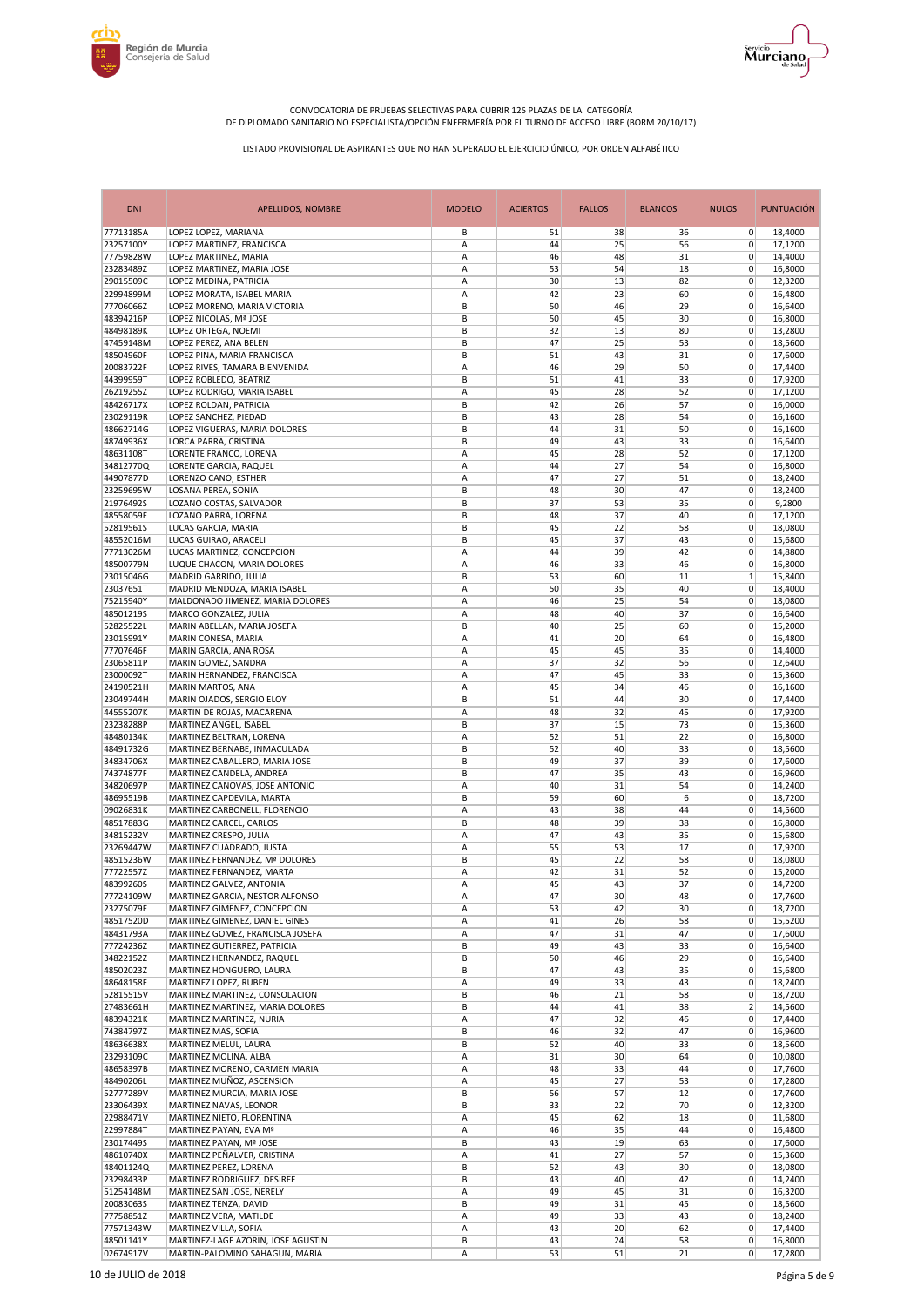



| <b>DNI</b>             | <b>APELLIDOS, NOMBRE</b>                | <b>MODELO</b> | <b>ACIERTOS</b> | <b>FALLOS</b> | <b>BLANCOS</b> | <b>NULOS</b>               | <b>PUNTUACIÓN</b> |
|------------------------|-----------------------------------------|---------------|-----------------|---------------|----------------|----------------------------|-------------------|
| Y0341524B              | MARUSOVA, ELENA                         | Α             | 45              | 26            | 54             | $\overline{0}$             | 17,4400           |
| 74366907H              | MAS PEREZ, ALICIA                       | B             | 45              | 31            | 49             | $\mathbf 0$                | 16,6400           |
| 23259355F              | MATEOS GIMENEZ, JUAN                    | А             | 47              | 26            | 52             | 0                          | 18,4000           |
| 21689790P              | MATEOS-CARNAL REQUENA, SARAY            | А             | 51              | 40            | 34             | 0                          | 18,0800           |
| 75243271J              | MATIAS FERNANDEZ, MARIA ISABEL          | B             | 41              | 45            | 39             | $\mathbf 0$                | 12,4800           |
| Y3023351S              | MATTEONI, MARTINA                       | B             | 26              | 8             | 91             | 0                          | 11,2000           |
| 48447925N              | MAYOR SERRANO, MARIA JOSE               | А             | 50              | 71            | 4              | $\mathbf 0$                | 12,6400           |
| 47063298P              | MEDRANO SOLANA, MARIA JOSE              | А             | 51              | 40            | 34             | $\mathbf 0$                | 18,0800           |
| 34783156A              | MEGIAS OLMOS, MARIA FUENSANTA           | А             | 46              | 31            | 48             | 0                          | 17,1200           |
| 48542459Q              | MELGAREJO LOPEZ, PATRICIA               | B             | 42              | 17            | 66             | $\mathbf 0$                | 17.4400           |
| 23248976R              | MELLINAS LOPEZ, MARIA DEL PILAR         | B             | 56              | 54            | 15             | $\mathbf 0$                | 18,2400           |
| 34811649E              | MENARGUEZ VIVAS, ANA MARIA              | B             | 51              | 39            | 35             | $\mathbf 0$                | 18,2400           |
| 48558901J              | MENCHON GALAN, RAQUEL                   | B             | 47              | 44            | 34             | $\mathbf 0$                | 15,5200           |
| 53865909R              | MENDIOLA DORESTE, ALEJANDRA             | А             | 41              | 37            | 47             | $\mathbf 0$                | 13,7600           |
| 48426756A              | MENDOZA BAYONA, ANA JOSEFA              | Α             | 45              | 29            | 51             | 0                          | 16,9600           |
| 48517093L              | MENDOZA CASARES, JAVIER                 | A             | 44              | 28            | 53             | $\mathbf 0$                | 16,6400           |
| 23020221G              | MEROÑO MADRID, MARIA VICTORIA           | B             | 45              | 42            | 38             | 0                          | 14,8800           |
| 48613234C              | MESEGUER SERRANO, BLANCA                | Α             | 44              | 18            | 63             | 0                          | 18,2400           |
| 74239052C              | MESTRE FERRANDEZ, MARINA                | А             | 46              | 23            | 56             | $\mathbf 0$                | 18,4000           |
| 23006463T              | MICOL VELAZQUEZ, SILVIA                 | А             | 48              | 35            | 42             | 0                          | 17,4400           |
| 76631177F              | MIGUEL PARDO, MARIA DEL MAR             | Α             | 47              | 30            | 48             | 0                          | 17,7600           |
| 34836208V              | MILANES VILLA, SANDRA                   | A             | 45              | 52            | 28             | $\mathbf 0$                | 13,2800           |
| 74945088W              | MILLAN GOMEZ, MARIA CONSUELO            | B             | 45              | 29            | 51             | 0                          | 16,9600           |
| 48479734N              | MINGUEZ GUILLAMON, FRANCISCO            | B             | 51              | 44            | 30             | $\mathbf 0$                | 17.4400           |
| 48614380Q              | MINGUEZ LOPEZ, BLANCA                   | A             | 48              | 39            | 38             | $\mathbf 0$                | 16,8000           |
| 23292713S              | MIÑARRO NAVARRO, LORENA                 | В             | 49              | 38            | 38             | $\mathbf 0$                | 17,4400           |
| 48654937R              | MIRETE EJARQUE, VICTOR                  | Α             | 50              | 38            | 37             | $\mathbf 0$                | 17,9200           |
| 48540008A              | MONREAL VELAZQUEZ, MARIA ISABEL         | B             | 51              | 59            | 15             | $\mathbf 0$                | 15,0400           |
| 78585727V              | MONTES DE OCA PEREZ, EMILIA AURORA      | B             | 37              | 52            | 36             | 0                          | 9,4400            |
| 48579050Z              | MONTES JACOBO, VICTOR MANUEL            | B             | 44              | 33            | 48             | $\mathbf 0$                | 15,8400           |
| 48294288S              | MONTES LLOPIS, MIGUEL                   | B             | 47              | 38            | 40             | $\mathbf 0$                | 16,4800           |
| 32843143V              | MONTESERIN ALCAZAR, CRISTINA            | B             | 51              | 48            | 26             | $\mathbf 0$                | 16,8000           |
| 77707735G              | MONTESINOS CARRILLO, OLGA DAVINIA       | Α             | 55              | 50            | 20             | $\mathbf 0$                | 18,4000           |
| 48446298H              | MONTILLA HERRADOR, SACRAMENTOS          | A             | 59              | 66            | $\mathbf 0$    | 0                          | 17,7600           |
| 48668101D              | MORA GARCIA, LORENA                     | B             | 46              | 35            | 44             | $\mathbf 0$                | 16,4800           |
| 48483474A              | MORALES CANALES, MARIA JESUS            | Α             | 46              | 27            | 52             | $\mathbf 0$                | 17,7600           |
| 23264245K              | MORALES CAZORLA, ALEJANDRO              | Α             | 50              | 39            | 36             | $\mathbf 0$                | 17,7600           |
| 48552741V              | MORANTE ARAGO, SARA                     | B             | 40              | 38            | 47             | $\mathbf 0$                | 13,1200           |
| 23023897T              | MORATA PASTOR, LOURDES                  | B             | 42              | 29            | 54             | $\mathbf 0$                | 15,5200           |
| 48659901C              | MORENO ALCARAZ, NATIVIDAD               | Α             | 48              | 31            | 46             | $\mathbf 0$                | 18,0800           |
| 77719103X              | MORENO CASADO, AMANDA                   | A             | 44              | 26            | 55             | $\mathbf 0$                | 16,9600           |
| 74368489J              | MORENO CASTILLA, EMILIA                 | B             | 27              | 31            | 67             | $\mathbf 0$                | 8,0000            |
| 23040021R              | MORENO GONZALEZ, CRISTINA               | Α             | 46              | 26            | 53             | 0                          | 17,9200           |
| 22144896J              | MORENO HERNANDEZ, SARAY                 | B             | 42              | 36            | 47             | $\mathbf 0$                | 14,4000           |
| 48664007D              | MORENO PEÑALVER, ANGELA                 | B             | 49              | 32            | 44             | 0                          | 18,4000           |
| 77707296W              | MORENO RODRIGUEZ, MARGARITA             | Α             | 44              | 28            | 53             | $\mathbf 0$                | 16,6400           |
| 77722688F<br>77578052H | MORON SANCHEZ, DAVID                    | A             | 42              | 31            | 52             | $\mathbf 0$                | 15,2000           |
|                        | MOROTE MARTINEZ, ROCIO                  | B             | 51              | 43<br>51      | 31             | $\mathbf 0$<br>$\mathbf 0$ | 17,6000           |
| 77708893N<br>48645081N | MOROTE RODRIGUEZ, EVA MARIA             | Α<br>B        | 53<br>45        | 80            | 21<br>0        | $\mathbf 0$                | 17,2800           |
| 48644628L              | MORTE ATO, ELENA<br>MORTE ATO, LAURA    | B             | 43              | 59            | 23             | $\mathbf 0$                | 8,8000<br>11,2000 |
| 77507484Z              | MOYA TORDESILLAS, JOSEFA                | Α             | 48              | 31            | 46             | 0                          | 18,0800           |
| 48401508D              | MUIÑA JUAREZ, FRANCISCA                 | A             | 43              | 54            | 28             | $\mathbf 0$                | 12,0000           |
| 48420493L              | MUNDO GUARDIA, RITA-ARIDIAN             | A             | 41              | 22            | 62             | 0                          | 16,1600           |
| 48697311D              | MUNUERA ORTUÑO, MARTA                   | А             | 49              | 31            | 45             | $\pmb{0}$                  | 18,5600           |
| 74387270A              | MUÑOZ ALCAINA, MARINA                   | B             | 41              | 27            | 57             | 0                          | 15,3600           |
| 34783176T              | MUÑOZ GARCIA, MARIA JOSE                | Α             | 48              | 39            | 38             | 0                          | 16,8000           |
| 23034224T              | MUÑOZ GONZALEZ, AMELIA                  | Α             | 41              | 17            | 67             | 0                          | 16,9600           |
| 75727503A              | MUÑOZ MARTINEZ, ISABEL MARIA            | А             | 51              | 42            | 32             | 0                          | 17,7600           |
| 48518812J              | MUÑOZ OLMOS, LAURA                      | Α             | 47              | 26            | 52             | 0                          | 18,4000           |
| 48611309G              | MUÑOZ VALERA, MARIA DOLORES             | В             | 51              | 58            | 16             | 0                          | 15,2000           |
| 34816597W              | MUÑOZ VERA, MARIA JOSE                  | B             | 48              | 30            | 47             | 0                          | 18,2400           |
| 48462932T              | MURCIA CABRERA, LIDIA MARIA             | В             | 46              | 29            | 50             | 0                          | 17,4400           |
| 52826407F              | MURCIA CASCALES, MARIA ISABEL           | В             | 45              | 27            | 53             | 0                          | 17,2800           |
| 48696240L              | NARANJO LEAL, ANDREA MARIA              | В             | 41              | 25            | 59             | $\mathbf 0$                | 15,6800           |
| 75117007L              | NAVARRETE COBO, MARIA                   | А             | 54              | 50            | 21             | 0                          | 17,9200           |
| 23006246J              | NAVARRO DIAZ, ROSINA ANA                | B             | 45              | 27            | 53             | 0                          | 17,2800           |
| 27474386N              | NAVARRO FUENTES, MARIA BELEN            | Α             | 38              | 48            | 39             | 0                          | 10,5600           |
| 52828145C              | NAVARRO GARCIA, CARMEN PILAR            | Α             | 46              | 32            | 47             | 0                          | 16,9600           |
| 48422617G              | NAVARRO GIL, PILAR                      | A             | 48              | 40            | 37             | $\pmb{0}$                  | 16,6400           |
| 23265163L              | NAVARRO GONZALEZ, ISABEL                | В             | 52              | 39            | 34             | $\mathbf 0$                | 18,7200           |
| 23016591P              | NAVARRO IÑIGUEZ, JOSE LUIS              | Α             | 41              | 33            | 51             | 0                          | 14,4000           |
| 48665668Z              | NAVARRO MARTINEZ, LIDIA                 | А             | 41              | 49            | 35             | 0                          | 11,8400           |
| 22458415L              | NAVARRO MOLINA, ANTONIO                 | В             | 45              | 39            | 41             | 0                          | 15,3600           |
| 52818469G              | NAVARRO ORTIZ, ISABEL MARIA             | Α             | 43              | 25            | 57             | 0                          | 16,6400           |
| 75108583J              | NAVARRO PARRA, MARIA ELENA              | Α             | 46              | 38            | 41             | 0                          | 16,0000           |
| 23058974W              | NAVARRO SEGADO, JORGE                   | В             | 39              | 33            | 53             | 0                          | 13,4400           |
| 21971752J              | NAVARRO SEMPERE, ROSA                   | Α             | 50              | 41            | 34             | 0                          | 17,4400           |
| 23285656L              | NAVARRO TUDELA, MANUELA                 | B             | 48              | 48            | 29             | 0                          | 15,3600           |
| 48486566J              | NOGUERA HERNANDEZ, CARMEN               | А             | 46              | 43            | 36             | 0                          | 15,2000           |
| 48394266N              | NOGUERA MARTINEZ, FUENSANTA             | B             | 54              | 53            | 18             | 0                          | 17,4400           |
| 34791166D              | NOGUERA VALDEOLIVAS, MARIA DEL SAGRARIO | Α             | 50              | 44            | 31             | 0                          | 16,9600           |
| 33549459A              | NUÑEZ ARIAS, MARIA                      | Α             | 48              | 40            | 37             | 0                          | 16,6400           |
| 73581261Y              | NUÑEZ LOPEZ, AIDA JUDITH                | B             | 55              | 58            | 12             | 0                          | 17,1200           |
|                        |                                         |               |                 |               |                |                            |                   |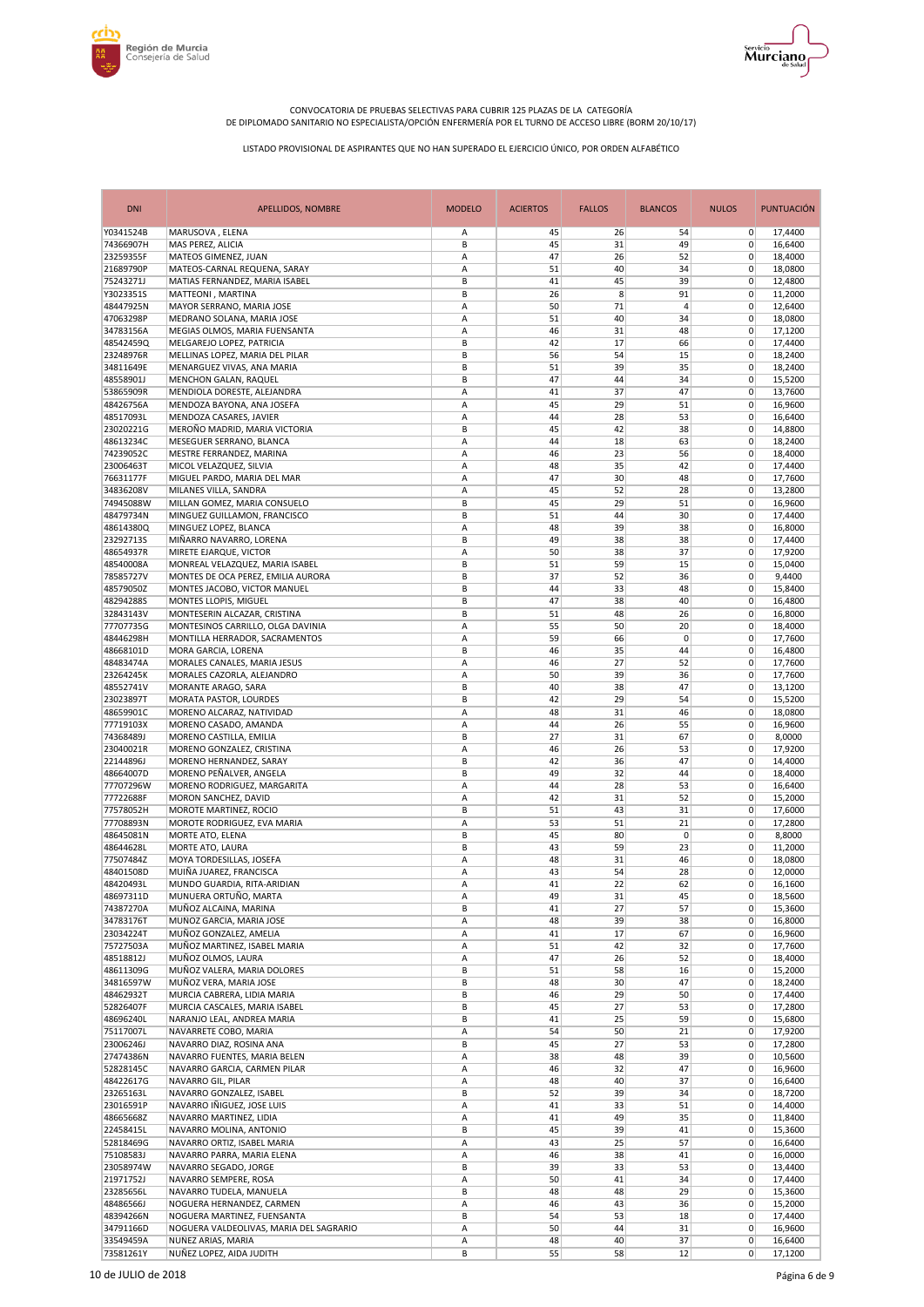



| <b>DNI</b>             | APELLIDOS, NOMBRE                                                | <b>MODELO</b> | <b>ACIERTOS</b> | <b>FALLOS</b> | <b>BLANCOS</b> | <b>NULOS</b>     | <b>PUNTUACIÓN</b>  |
|------------------------|------------------------------------------------------------------|---------------|-----------------|---------------|----------------|------------------|--------------------|
| 24423163S              | NUÑEZ VEGA, DENISSE ANAHY                                        | Α             | 43              | 29            | 53             | $\overline{0}$   | 16,0000            |
| 34808061E              | OLIVA BARCELO, ANA ISABEL                                        | А             | 39              | 28            | 58             | 0                | 14,2400            |
| 22446747N              | OLMOS CELDRAN, CONCEPCION                                        | B             | 49              | 38            | 38             | 0                | 17,4400            |
| 34813304K              | OLMOS COSTA, SOFIA                                               | B             | 47              | 57            | 21             | 0                | 13,4400            |
| 23020619B              | ORTEGA LOPEZ, INMACULADA                                         | B             | 47              | 47            | 31             | $\mathbf 0$      | 15,0400            |
| 48699559A              | ORTEGA MAYOR, MARINA                                             | B             | 39              | 31            | 55             | 0                | 13,7600            |
| 48486045K              | ORTIZ GALISTEO, MARIA BELEN                                      | B             | 47              | 44            | 34             | $\mathbf 0$      | 15,5200            |
| 48695057D              | ORTIZ LOPEZ, MARIA VICTORIA                                      | B             | 50              | 37            | 38             | $\mathbf 0$      | 18,0800            |
| 22994980V              | ORTUÑO ALBALADEJO, SOLEDAD                                       | B             | 39              | 9             | 77             | 0                | 17,2800            |
| 48733102N              | ORTUÑO JUAREZ, ALBERTO CARLOS                                    | Α             | 55              | 54            | 16             | $\mathbf 0$      | 17,7600            |
| 45568222R              | ORTUÑO PRADOS, MARIA JOSE                                        | А             | 48              | 29            | 48             | $\mathbf 0$      | 18,4000            |
| 48476105V              | OSMA MARQUEZ, MARIA ESTHER                                       | Α             | 40              | 30            | 55             | 0                | 14,4000            |
| 23026937G              | OTON SALVADOR, FRANCISCA                                         | А             | 32              | 29            | 64             | $\mathbf 0$      | 10,7200            |
| 23275115N              | PADILLA FLORES, FRANCISCA                                        | А             | 39              | 28            | 58             | $\mathbf 0$      | 14,2400            |
| 77722038R              | PAGAN DE GEA, ALICIA                                             | Α             | 45              | 30            | 50             | 0                | 16,8000            |
| 22999106A              | PAGAN RUIZ, ANA ISABEL                                           | A             | 45              | 40            | 40             | 0                | 15,2000            |
| X7315046B              | PAKALNISKYTE, VIDA                                               | А             | 51              | 47            | 27             | 0                | 16,9600            |
| 52814785T              | PALAZON FERNANDEZ, CONSUELO                                      | B             | 46              | 32            | 47             | 0                | 16,9600            |
| 23064426A              | PALOMARES FERNANDEZ, CARLOS                                      | A             | 46              | 34            | 45             | $\mathbf 0$      | 16,6400            |
| 48557673G              | PAREDES SAEZ, MARTA                                              | B             | 52              | 40            | 33             | 0                | 18,5600            |
| 75259441Z              | PARRILLA ANDREU, ANA BELEN                                       | Α             | 50              | 36            | 39             | 0                | 18,2400            |
| 48638781Z              | PASTOR LLOR, M.ELIANA                                            | Α             | 48              | 28            | 49             | $\mathbf 0$      | 18,5600            |
| 23017576G              | PEDREÑO YEPES, REMEDIOS                                          | А             | 55              | 56            | 14             | 0                | 17,4400            |
| 29005774Z              | PEDRERA CLEMENTE, MARIA DOLORES                                  | Α             | 52              | 49            | 24             | 0                | 17,1200            |
| 76626348P              | PEINADO GORLAT, PATRICIA                                         | B             | 49              | 34            | 42             | $\mathbf 0$      | 18,0800            |
| 34812685T              | PELLICER LOPEZ, MARIA DOLORES                                    | B             | 40              | 18            | 67             | $\mathbf 0$      | 16,3200            |
| 48649253K              | PEÑALVER JIMENEZ, CRISTINA                                       | Α             | 46              | 46            | 33             | $\mathbf 0$      | 14,7200            |
| 48487652H              | PEÑALVER TORRES, MONICA                                          | A             | 53              | 50            | 22             | $\mathbf 0$      | 17,4400            |
| 47066162C              | PEPOTALO APARICIO, CRISTINA                                      | B             | 49              | 34            | 42             | 0                | 18,0800            |
| 23051045P              | PEREDA MOLINA, MARIA                                             | B             | 48              | 77            | 0              | $\mathbf 0$      | 10,7200            |
| 48550417Q              | PEREZ ARQUES, ELISA                                              | A             | 38              | 30            | 57             | $\mathbf 0$      | 13,4400            |
| 48552130G              | PEREZ CAMARA, OLGA                                               | B             | 45              | 26            | 54             | $\mathbf 0$      | 17,4400            |
| 48396316S              | PEREZ CASTAÑO, ESPERANZA                                         | B             | 44              | 57            | 24             | $\mathbf 0$      | 12,0000            |
| 48507094W              | PEREZ GUERRERO, MARIA DEL CARMEN                                 | A             | 44              | 19            | 62             | 0                | 18,0800            |
| 76658029H              | PEREZ GUIRADO, ISABEL MARIA                                      | А             | 43              | 21            | 61             | $\mathbf 0$      | 17,2800            |
| 48657095C              | PEREZ MARIN, ALEJANDRO                                           | B             | 42              | 13            | 70             | $\mathbf 0$      | 18,0800            |
| 45318075W              | PEREZ MARTIN, MARTA                                              | B             | 36              | 25            | 64             | 0                | 13,2800            |
| 45597490J              | PEREZ MARTINEZ, ANA ARACELI                                      | B             | 47              | 46            | 32             | $\mathbf 0$      | 15,2000            |
| 48661777X              | PEREZ MARTINEZ, IRIS                                             | B             | 48              | 27            | 50             | $\mathbf 0$      | 18,7200            |
| 29064834X              | PEREZ MOLINA, JOSEFA                                             | B             | 52              | 52            | 21             | 0                | 16,6400            |
| 23005733Y              | PEREZ MORELL, ANA MARIA                                          | A             | 40              | 24            | 61             | 0                | 15,3600            |
| 48515324K              | PEREZ PARDOS, MARINA                                             | А             | 51              | 36            | 38             | 0                | 18,7200            |
| 77362346Y              | PEREZ PELAEZ, AURORA                                             | Α             | 48              | 32<br>26      | 45             | 0<br>$\mathbf 0$ | 17,9200            |
| 48746920F              | PEREZ ROSIQUE, MARIA                                             | Α<br>B        | 46<br>46        | 21            | 53             | 0                | 17,9200            |
| 48685467X              | PEREZ RUIZ, AURORA                                               |               |                 |               | 58<br>27       | $\mathbf 0$      | 18,7200            |
| 48455045W              | PEREZ SAEZ, CARMEN MARIA                                         | B<br>B        | 48<br>45        | 50<br>18      |                | $\mathbf 0$      | 15,0400            |
| 23010829L<br>23044002A | PEREZ SANCHEZ, MARIA ISABEL                                      | B             | 42              | 43            | 62<br>40       | 0                | 18,7200<br>13,2800 |
| 76633531S              | PEREZ SANCHEZ-FORTUN, ISABEL MARIA<br>PEREZ SEPULVEDA, ALEJANDRO | Α             | 40              | 32            | 53             | 0                | 14,0800            |
| 23037579C              | PEREZ TORRECILLAS, TRINIDAD                                      | А             | 52              | 40            | 33             | $\mathbf 0$      | 18,5600            |
| 48493062T              | PINA FRANCO, BEGOÑA                                              | В             | 50              | 41            | 34             | 0                | 17,4400            |
| 48481172R              | PINILLA JUAREZ, MARIA ISABEL                                     | Α             | 50              | 46            | 29             | 0                | 16,6400            |
| 34788591X              | PIÑERO MARTINEZ, MARIA ANGELES                                   | А             | 38              | 37            | 50             | $\mathbf 0$      | 12,3200            |
| X4112936F              | PIRVU, IONUT LUCIAN                                              | A             | 52              | 62            | 11             | 0                | 15,0400            |
| 48743948W              | PIZANA GARCIA, IRENE                                             | Α             | 48              | 29            | 48             | $\pmb{0}$        | 18,4000            |
| 20457907M              | PLA BOSCA, ANDREA                                                | Α             | 48              | 34            | 43             | 0                | 17,6000            |
| 48694995Q              | PONCE MARTINEZ, CRISTINA                                         | Α             | 32              | 35            | 58             | 0                | 9,7600             |
| 23044720P              | PONCE PALACIOS, RUTH                                             | Α             | 49              | 39            | 37             | 0                | 17,2800            |
| 48642037G              | POVEDA RUIZ, NOEMI                                               | B             | 51              | 37            | 37             | 0                | 18,5600            |
| 15420679F              | POVEDA SANTIAGO, ANDREA                                          | Α             | 46              | 27            | 52             | 0                | 17,7600            |
| 48748520C              | PRIETO ALGARA, ANDRES                                            | В             | 42              | 20            | 63             | 0                | 16,9600            |
| 48452540G              | PUCHE MARTINEZ, PEDRO ANTONIO                                    | B             | 47              | 37            | 41             | 0                | 16,6400            |
| 48738969Z              | PUJANTE ALARCON, MARIA JOSE                                      | Α             | 44              | 24            | 57             | 0                | 17,2800            |
| 23044357J              | QUEROL CALDERON, MARIA                                           | В             | 41              | 21            | 63             | 0                | 16,3200            |
| 48461172B              | QUESADA ORTUÑO, MARIA VANESA                                     | В             | 57              | 58            | 10             | $\mathbf 0$      | 18,0800            |
| 48455580P              | QUESADA TARRAGA, BEATRIZ                                         | Α             | 53              | 43            | 29             | 0                | 18,5600            |
| 23042892C              | RAJA MORA, INOCENCIA                                             | B             | 50              | 35            | 40             | 0                | 18,4000            |
| 23018646Q              | RAMIRO GARCIA, JORGE                                             | Α             | 49              | 43            | 33             | 0                | 16,6400            |
| 23028382T              | RAMOS MARTINEZ, Mª ALEJANDRA                                     | Α             | 43              | 44            | 38             | 0                | 13,6000            |
| 77511990N              | REAL AROCA, CONCEPCION                                           | Α             | 47              | 26            | 52             | 0                | 18,4000            |
| 48654245E              | REINA SANCHEZ, MARIA JOSE                                        | В             | 45              | 37            | 43             | 0                | 15,6800            |
| 23811631F              | REVERTE REINALDOS, JUANA                                         | Α             | 39              | 31            | 55             | 0                | 13,7600            |
| 74512346M              | RICO ROMAN, MARIA DEL CARMEN                                     | B             | 51              | 38            | 36             | 0                | 18,4000            |
| 26967966Y              | RIVAS PAJARES, LUCIA                                             | Α             | 52              | 41            | 32             | 0                | 18,4000            |
| 48555349A              | RIVES ALVAREZ, DOLORES PILAR                                     | Α             | 46              | 24            | 55             | 0                | 18,2400            |
| 48553141A              | RIVES SERNA, REBECA                                              | Α             | 52              | 47            | 26             | 0                | 17,4400            |
| 27476462H              | ROBLES CANO, ANGELES                                             | Α             | 46              | 31            | 48             | 0                | 17,1200            |
| 23262354Q              | ROBLES MARIN, VANESSA                                            | Α             | 47              | 33            | 45             | 0                | 17,2800            |
| 15513725H              | ROBLES RODRIGUEZ, ANA                                            | В             | 51              | 37            | 37             | 0                | 18,5600            |
| 29011309Y              | RODENAS ALIX, ISABEL JACOBA                                      | В             | 48              | 36            | 41             | 0                | 17,2800            |
| 34825074S              | RODRIGUEZ ALCOLEA, INMACULADA                                    | B             | 51              | 59            | 12             | 3                | 15,0400            |
| 48684456B              | RODRIGUEZ BOTELLA, MARTA                                         | В             | 53              | 43            | 29             | 0                | 18,5600            |
| 47077179C              | RODRIGUEZ DE VERA ESCUDERO, MARIA PILAR                          | Α             | 48              | 28            | 49             | 0                | 18,5600            |
| 21995540L              | RODRIGUEZ SANTAMARIA, MARIA DEL PILAR                            | B             | 45              | 21            | 59             | 0                | 18,2400            |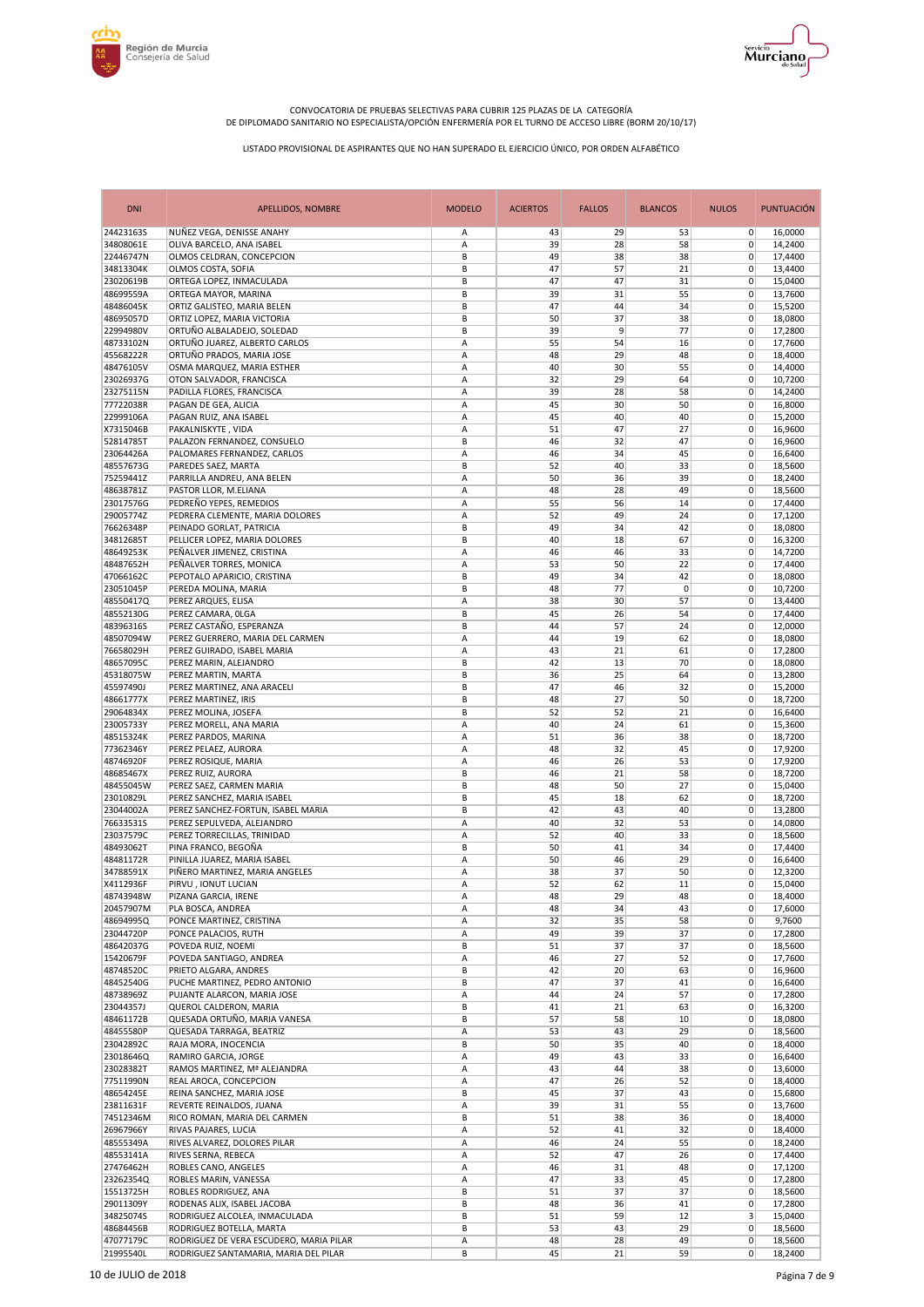



| <b>DNI</b> | <b>APELLIDOS, NOMBRE</b>                | <b>MODELO</b> | <b>ACIERTOS</b> | <b>FALLOS</b>  | <b>BLANCOS</b> | <b>NULOS</b>               | <b>PUNTUACIÓN</b> |
|------------|-----------------------------------------|---------------|-----------------|----------------|----------------|----------------------------|-------------------|
| 52775587V  | RODRIGUEZ TORMO, MARIA TERESA           | Α             | 53              | 56             | 16             | $\overline{0}$             | 16,4800           |
| 48349973V  | RODRIGUEZ TORMO, YASMINA                | A             | 52              | 47             | 26             | $\mathbf 0$                | 17,4400           |
| 25421516F  | ROLDAN PRIETO, SILVIA                   | A             | 55              | 52             | 18             | $\mathbf 0$                | 18,0800           |
| 23285525A  | ROLDAN ROS, MARTA                       | B             | 47              | 36             | 42             | $\mathbf 0$                | 16,8000           |
| 23055374J  | ROMAN CRESPO, LUCIA TATIANA             | B             | 37              | 25             | 63             | $\mathbf 0$                | 13,7600           |
| 23297435E  | ROMERA MARTINEZ, FRANCISCO              | B             | 52              | 43             | 30             | $\mathbf 0$                | 18,0800           |
| 28844535M  | ROMERA RIVERO, JUAN                     | B             | 51              | 36             | 38             | $\mathbf 0$                | 18,7200           |
| 48547921G  | ROMERO ANDREO, ISABEL MARIA             | A             | 47              | 32             | 46             | $\mathbf 0$                | 17,4400           |
| 23260371B  | ROMERO BASTIDA, NOELIA                  | Α             | 38              | 34             | 53             | $\mathbf 0$                | 12,8000           |
| 23281206P  | ROMERO GARCIA, MARIA ISABEL             | B             | 57              | 58             | 10             | $\Omega$                   | 18,0800           |
| 74369377G  | ROMERO MONTOYA, ALBA MARIA              | B             | 45              | 29             | 51             | $\mathbf 0$                | 16,9600           |
| 48618425J  | ROMERO SARMIENTO, GLADIS AMANDA         | B             | 45              | 19             | 61             | $\mathbf 0$                | 18,5600           |
| 74374966G  | ROMERO TARI, EVA                        | B             | 46              | 39             | 40             | $\mathbf 0$                | 15,8400           |
| 48402705X  | ROPERO GARCIA, ANJARA MARIA             | B             | 49              | 31             | 45             | $\mathbf 0$                | 18,5600           |
| 48450300H  | ROSAURO RIQUELME. MARIA DOLORES         | B             | 47              | 56             | 22             | $\mathbf 0$                | 13,6000           |
| 48551138R  | ROSIQUE ROBLES, MARIA DEL CARMEN        | A             | 45              | 25             | 55             | $\mathbf 0$                | 17,6000           |
| 75163836C  | ROZUA LOPEZ, ANA MARIA                  | B             | 46              | 36             | 43             | $\mathbf 0$                | 16,3200           |
| 71224184S  | RUBIO GALLEGO, LAURA                    | A             | 32              | 22             | 71             | $\mathbf 0$                | 11,8400           |
| 48740833S  | RUBIO LOPEZ, PEDRO LUIS                 | A             | 48              | 28             | 49             | $\mathbf 0$                |                   |
|            |                                         |               |                 |                |                |                            | 18,5600           |
| 53149912V  | RUBIO VALERO, MARIA BELEN               | B<br>B        | 48<br>49        | 36<br>35       | 41<br>41       | $\mathbf 0$<br>$\mathbf 0$ | 17,2800           |
| 48698481Y  | RUEDA NICOLAS, ALEJANDRO                |               |                 |                |                |                            | 17,9200           |
| 48322065P  | RUFETE CANALES, CARMEN MARIA            | B             | 34              | $\overline{7}$ | 84             | $\mathbf 0$                | 15,2000           |
| 48519300H  | RUIZ GARCIA, AURELIO                    | A             | 50              | 40             | 35             | $\mathbf 0$                | 17,6000           |
| 48505233G  | RUIZ HERNANDEZ, NOELIA                  | B             | 45              | 27             | 53             | $\mathbf 0$                | 17,2800           |
| 21006924N  | RUIZ JAVEGA, MARINA                     | B             | 51              | 43             | 31             | $\mathbf 0$                | 17,6000           |
| 23278272H  | RUIZ JODAR, MARIA DEL CARMEN            | B             | 51              | 39             | 35             | $\mathbf 0$                | 18,2400           |
| 77720240C  | RUIZ MARCO, ROCIO                       | B             | 38              | 21             | 66             | $\mathbf 0$                | 14,8800           |
| 48483589A  | RUIZ MARTINEZ, MIGUEL ANGEL             | B             | 47              | 37             | 41             | $\mathbf 0$                | 16,6400           |
| 48501024G  | RUIZ MATEOS, MARIA                      | B             | 38              | 27             | 60             | $\mathbf 0$                | 13,9200           |
| 52806145P  | RUIZ QUIÑONERO, INMACULADA              | A             | 50              | 39             | 36             | $\mathbf 0$                | 17,7600           |
| 48554332K  | RUIZ VELASCO, ELISABET                  | A             | 47              | 30             | 48             | $\Omega$                   | 17,7600           |
| 48638995K  | SABATER BERNABE, CARMEN                 | B             | 43              | 15             | 67             | $\mathbf 0$                | 18,2400           |
| 47085331F  | SAEZ BLEDA, ESTHER                      | A             | 46              | 23             | 56             | $\mathbf 0$                | 18,4000           |
| 48464467V  | SAEZ MIRALLES, ALICIA                   | A             | 37              | 26             | 62             | $\mathbf 0$                | 13,6000           |
| 15415462B  | SAEZ RAMON, MARIA DOLORES               | A             | 46              | 30             | 49             | $\mathbf 0$                | 17,2800           |
| 74008777K  | SALA AMOROS, SILVIA                     | B             | 33              | 14             | 78             | $\mathbf 0$                | 13,6000           |
| 23329762B  | SALCAN LONDO, LUZMILA MARIA             | A             | 48              | 39             | 38             | $\mathbf 0$                | 16,8000           |
| 28911756C  | SALVADOR PULIDO, ESPERANZA MACARENA     | A             | 46              | 23             | 56             | $\mathbf 0$                | 18,4000           |
| 48556931K  | SAMPER NAVARRO, MARIA YAIZA             | A             | 42              | 25             | 58             | $\mathbf 0$                | 16,1600           |
| 77716845Y  | SANCHEZ ALARTE, CARMEN MARIA            | B             | 50              | 41             | 34             | $\mathbf 0$                | 17,4400           |
| 77563219C  | SANCHEZ BETETA, JOSE JUAN               | B             | 53              | 43             | 29             | $\mathbf 0$                | 18,5600           |
| 29015279C  | SANCHEZ CAMPOY, MERCEDES                | A             | 48              | 38             | 39             | $\mathbf 0$                | 16,9600           |
| 75724606G  | SANCHEZ CANOVAS, JOSE LUIS              | A             | 50              | 35             | 40             | $\mathbf 0$                | 18,4000           |
| 48548437Z  | SANCHEZ CAPEL, FRANCISCO                | A             | 48              | 42             | 35             | $\mathbf 0$                | 16,3200           |
| 23018012A  | SANCHEZ CLAVEL, MERCEDES                | A             | 49              | 76             | $\pmb{0}$      | $\mathbf 0$                | 11,3600           |
| 48550051H  | SANCHEZ FANDIÑO, DIEGO                  | B             | 44              | 22             | 59             | $\mathbf 0$                | 17,6000           |
| 48618745B  | SANCHEZ FEMENIA, CLARA                  | B             | 35              | 38             | 52             | $\mathbf 0$                | 10,7200           |
| 23007940M  | SANCHEZ GARCIA, MARIA DOLORES           | B             | 45              | 47             | 33             | $\mathbf 0$                | 14,0800           |
| 15484074Z  | SANCHEZ GARRE, MARIA                    | B             | 42              | 23             | 60             | $\mathbf 0$                | 16,4800           |
| 34820251E  | SANCHEZ GOMEZ, MARIA DOLORES            | A             | 37              | 29             | 59             | $\mathbf 0$                | 13,1200           |
| 47099207Z  | SANCHEZ LOZANO, JUAN JOSE               | B             | 48              | 31             | 46             | $\mathbf 0$                | 18,0800           |
| 48562352Z  | SANCHEZ LUCAS, BEATRIZ                  | A             | 38              | 26             | 61             | $\mathbf 0$                | 14,0800           |
| 77758018D  | SANCHEZ MARIN DE ROBLES, MARIA VICTORIA | A             | 49              | 59             | 17             | $\mathbf 0$                | 14,0800           |
| 48432705H  | SANCHEZ MARTINEZ, PEDRO                 | B             | 49              | 48             | 28             | $\mathbf 0$                | 15,8400           |
|            |                                         |               |                 |                |                |                            |                   |
| 23056100A  | SANCHEZ MERCADER, MARIA TERESA          | A             | 45              | 36             | 44             | $\mathbf 0$                | 15,8400           |
| 48696863K  | SANCHEZ MOLINA, MARIA                   | Α             | 44              | 52             | 29             | $\mathbf 0$                | 12,8000           |
| 48514769H  | SANCHEZ MOLINA, OLGA                    | A             | 42              | 30             | 53             | $\Omega$                   | 15,3600           |
| 23263759H  | SANCHEZ NAVARRO, MARIA DEL ROSARIO      | B             | 46              | 39             | 40             | $\Omega$                   | 15,8400           |
| 15424771M  | SANCHEZ OCHANDO, MARIA                  | B             | 45              | 38             | 42             | $\mathbf 0$                | 15,5200           |
| 23275458X  | SANCHEZ PARRA, Mª FATIMA                | A             | 46              | 29             | 50             | 0                          | 17,4400           |